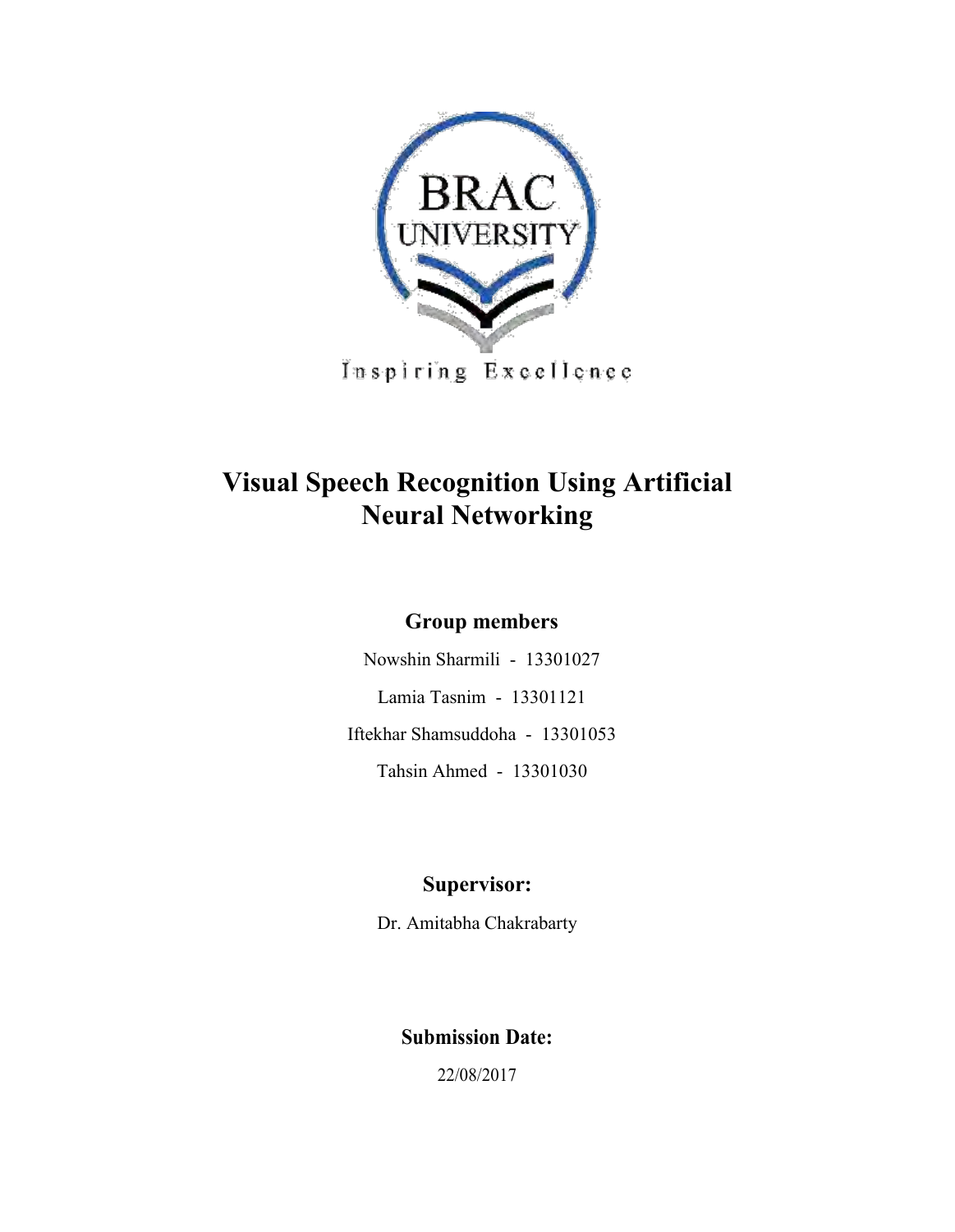# **AUTHOR'S DECLARATION**

e, hereby declare that this thesis is based on the results found by ourselves. Materials of work found by other researcher are mentioned by reference. This thesis, neither in whole or in part, has been previously submitted for any degree. W

#### SIGNATURE OF THE AUTHORS:

.......................................

Iftekhar Shamsuddoha 13301053

.......................................

Lamia Tasnim 13301121

Nowshin Sharmili 13301027

.......................................

Tahsin Ahmed 13301030

SIGNATURE OF THE SUPERVISOR:

................................................................... DR. AMITABHA CHAKRABARTY ASSISTANT PROFESSOR DEPT. OF COMPUTER SCIENCE, BRAC UNIVERSITY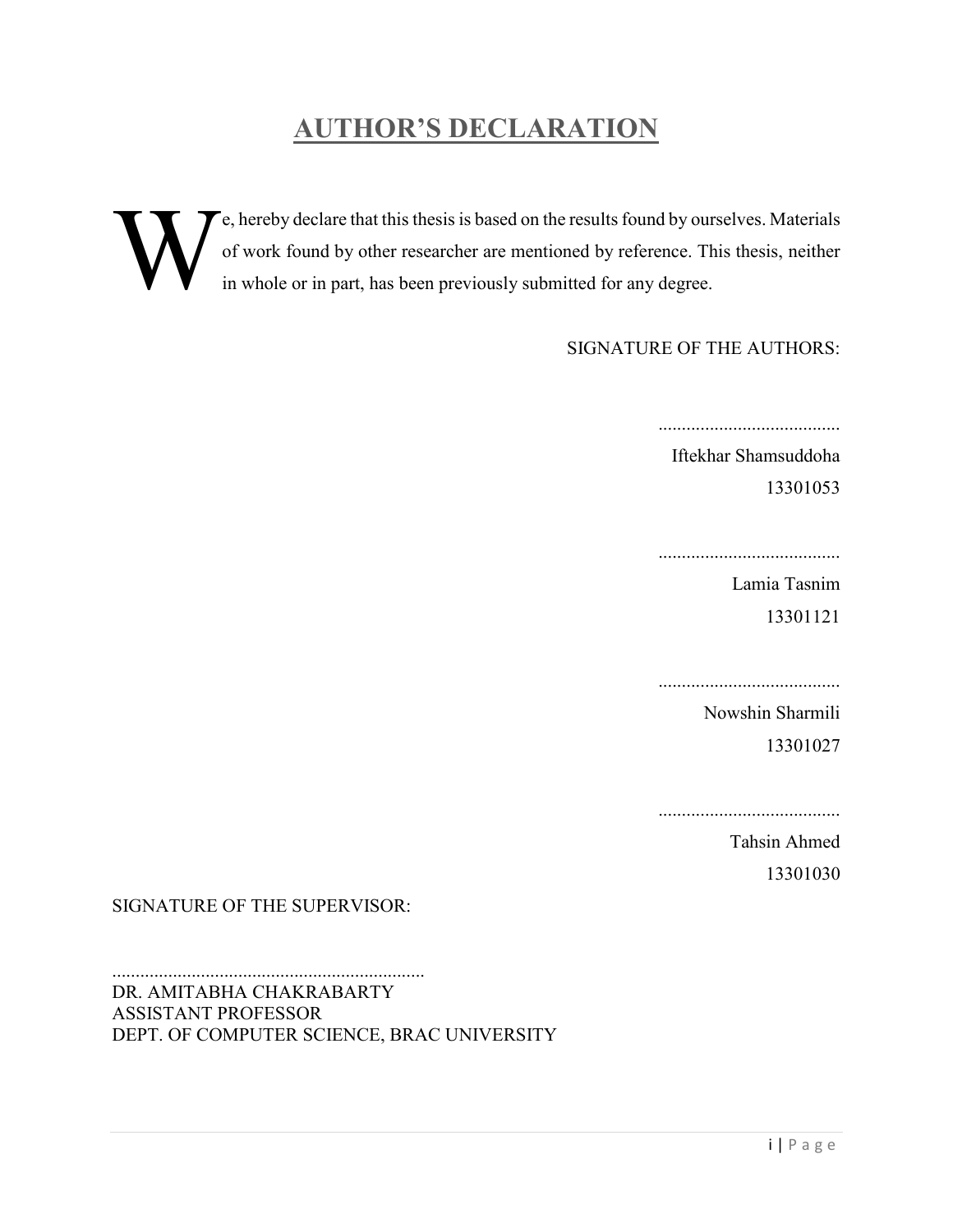## **ABSTRACT**

utomatic Speech Recognition plays an important role in human-computer interaction, which can be applied in various application like crime-fighting and helping the hearingimpaired consists of two domain – Audio Speech Recognition and Visual Speech Recognition. This thesis is based on Recognition of Speech in the visual domain only. A

This paper provides a new approach to lip reading Bengali words using a combination of the curvature of the inner and outer lips and Neural Networks. The method uses a more robust a faster algorithm to detect the lip contour than conventional methods used so far.

Processing multiple frames and by collecting the contours, we can predict the Bengali words that are stored inside the database. Our thesis will mainly focus on detecting some specific Bengali words.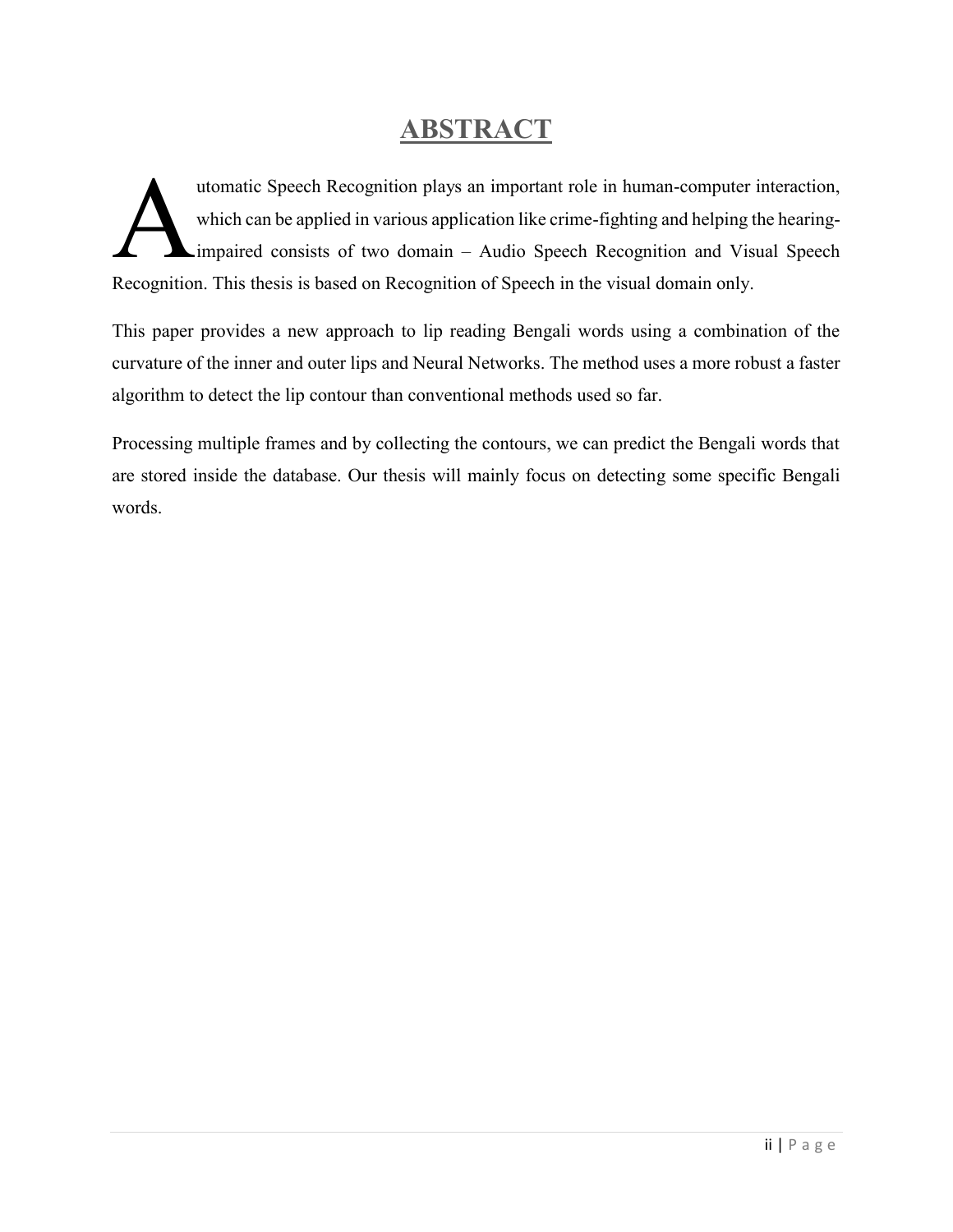# **ACKNOWLEDGEMENTS**

e feel honored in expressing our heartfelt indebtedness and gratitude to our respected supervisor Dr. Amitabha Chakrabarty for guiding me with continuous encouragement, technical suggestions and valuable instructions throughout the thesis work. W

Also, many thanks to Nahid Akhter for the luminescence of wisdom and sharing her thesis work with us.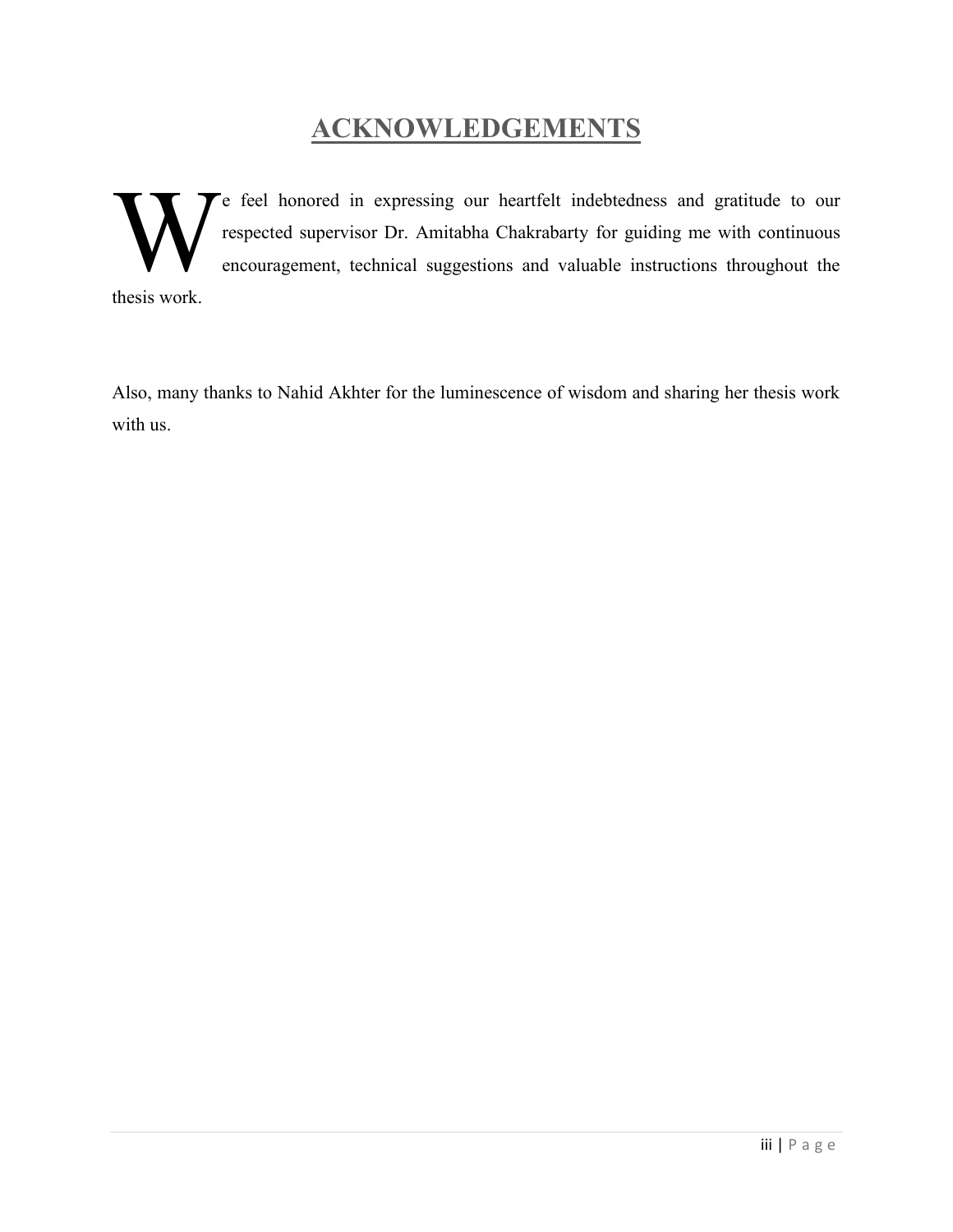# **TABLE OF CONTENTS**

| $\mathbf{1}$     | <b>Introduction</b><br>1                                                                                                                                                                                                                             |
|------------------|------------------------------------------------------------------------------------------------------------------------------------------------------------------------------------------------------------------------------------------------------|
|                  |                                                                                                                                                                                                                                                      |
| 2                | <b>Literature Review</b><br>4                                                                                                                                                                                                                        |
|                  | 2.2 Visual speech recognition by recurrent neural networks. 5<br>2.3 Visual Speech Recognition: Lip Segmentation and Mapping 5<br>2.4 Machine learning technique boosts lip-reading accuracy  6<br>2.6 Performance Analysis of Automatic Lip Reading |
| 3                | <b>Working Proposal</b><br>8                                                                                                                                                                                                                         |
|                  |                                                                                                                                                                                                                                                      |
| $\boldsymbol{4}$ | <b>Results and Analysis</b><br>14                                                                                                                                                                                                                    |
|                  |                                                                                                                                                                                                                                                      |
| 5                | <b>Conclusion &amp; Future Work</b><br>19                                                                                                                                                                                                            |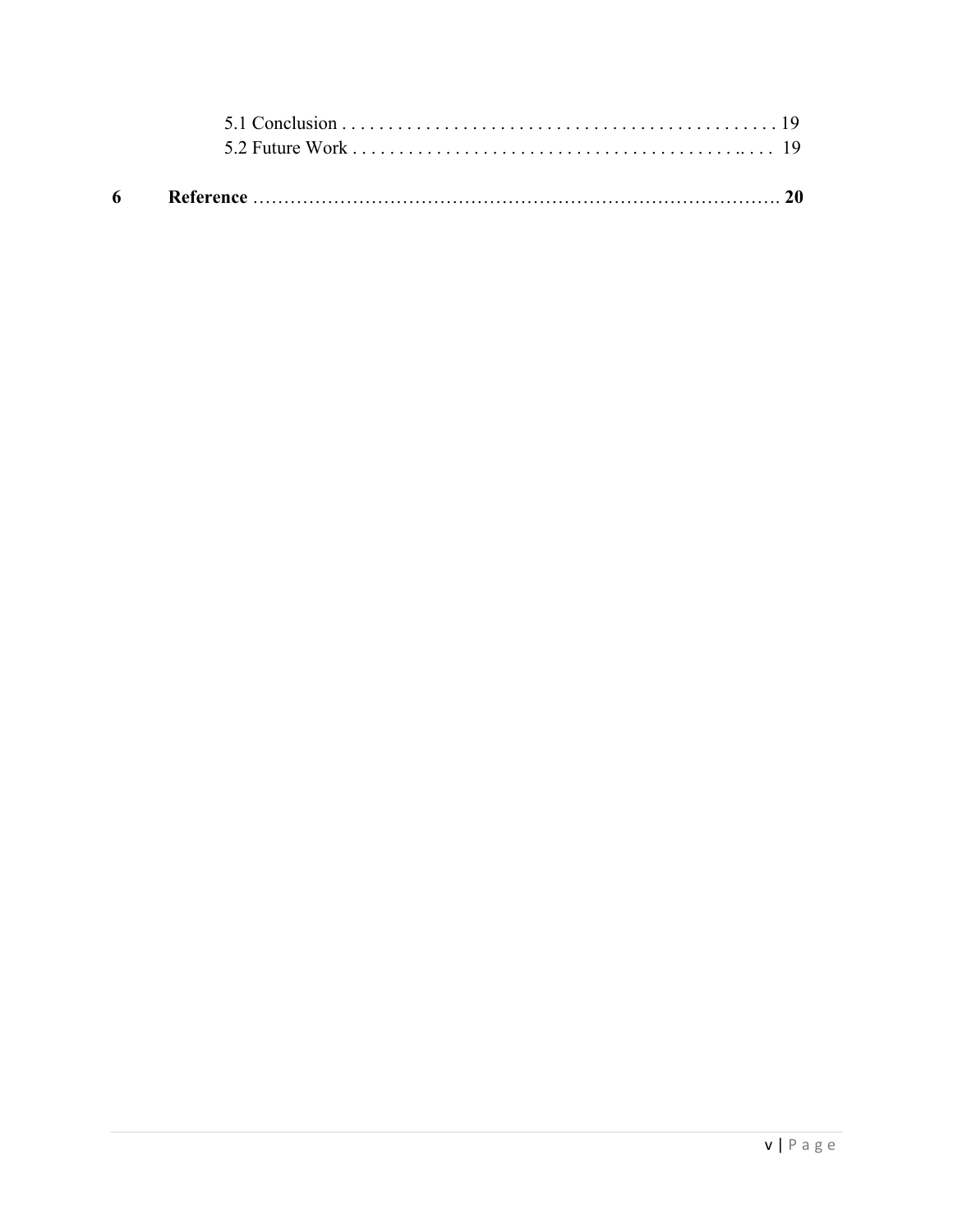# **LIST OF FIGURES**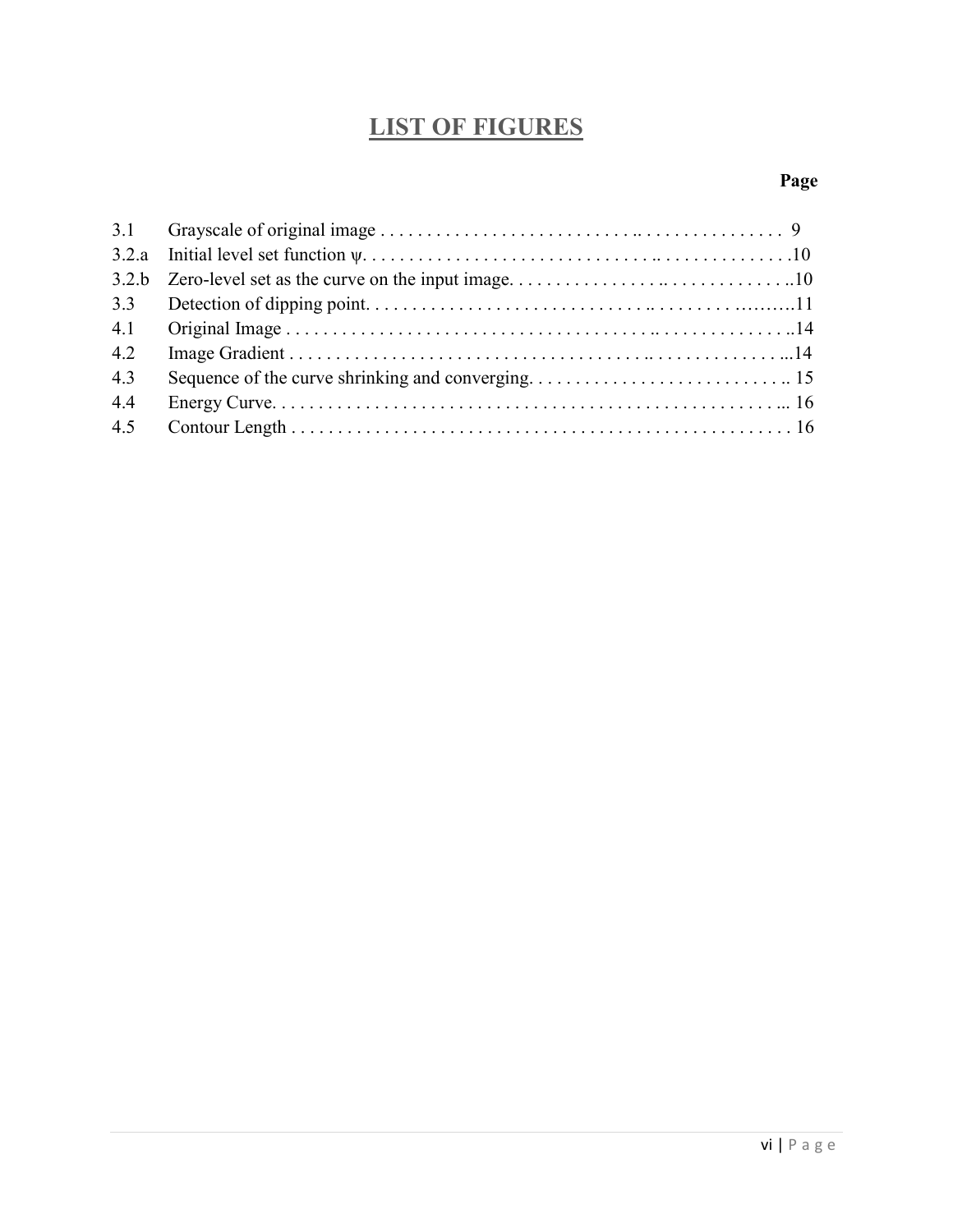### **LIST OF TABLES**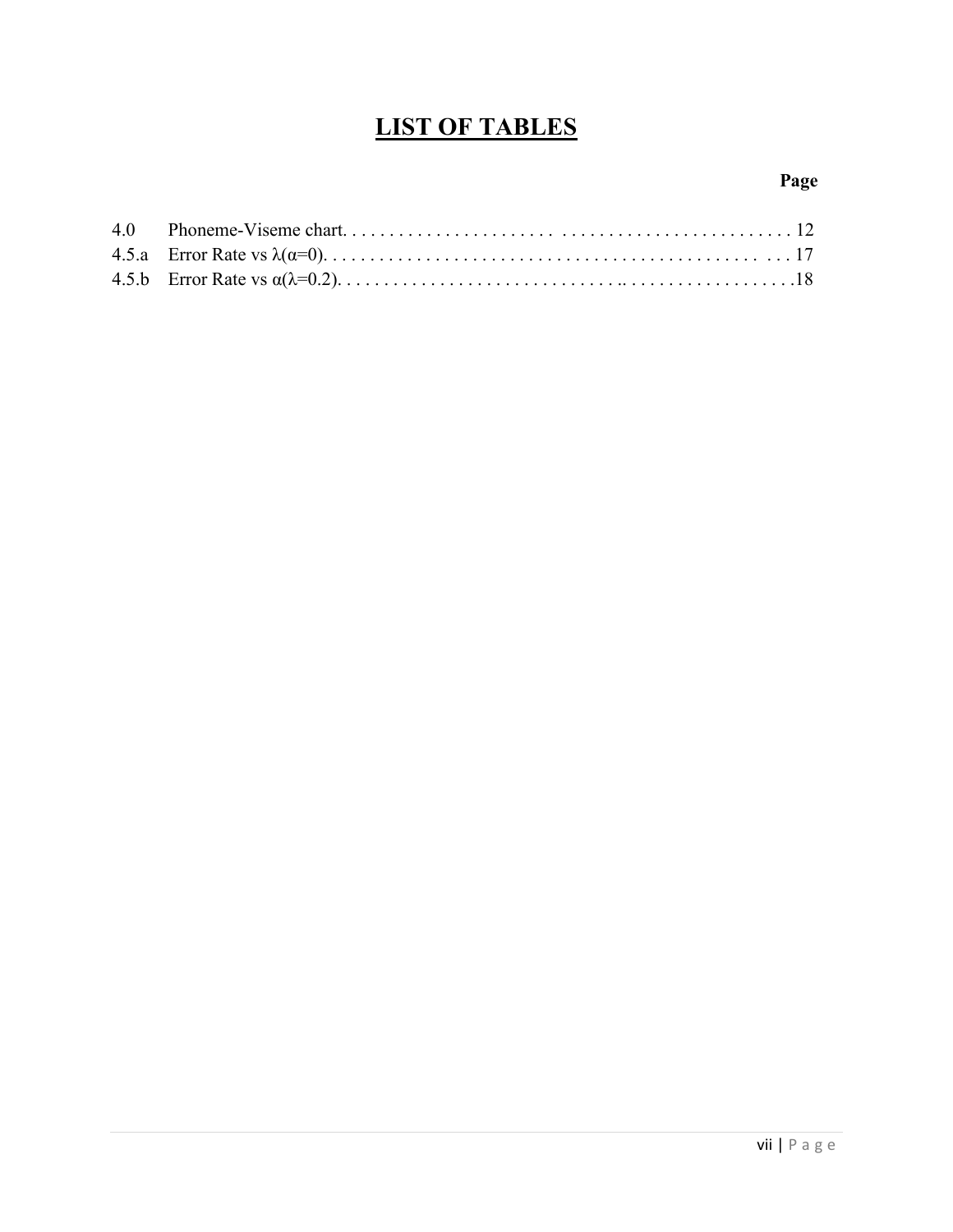# *\_\_\_\_\_\_\_\_\_\_\_\_\_\_\_\_\_\_\_\_\_\_\_\_\_Chapter 1*

## **INTRODUCTION**

hen it comes to language processing systems, Lip- Reading is notoriously. Depending on not only the context and knowledge of the language but also visual clues, lip reading has been topic of experiment and research for the past few decades. Being one of the most important and essential breakthroughs, research on visemes has been going on in different languages like French, English and Spanish as well as Bengali. However, the efficiency is debatable. W<br>W

Although numerous researches have been done on lip-reading and they have all been ground breaking, but very little has been done in Bengali. Because of presence of similar pronunciation techniques for different alphabets, lip- reading in Bengali is particularly challenging and thus avoided by most. The most recent approach has been proposed by the paper "A Viseme Recognition System using Lip Curvature and Neural Networks to Detect Bangla Vowels" where the author has used combination of the curvature of inner and outer lips and Neural Networks.

Inspired by the paper, our thesis is all about increasing the efficiency of the existing techniques and proposing a more effective algorithm.

### **1.1 Objectives**

1. It has been observed that it is possible for trained people to recognize or understand speech by simply looking at the shape of the mouth while speaking. Thus, it should be possible to create an algorithm that uses the power of machine learning to read lips with some amount of effectiveness.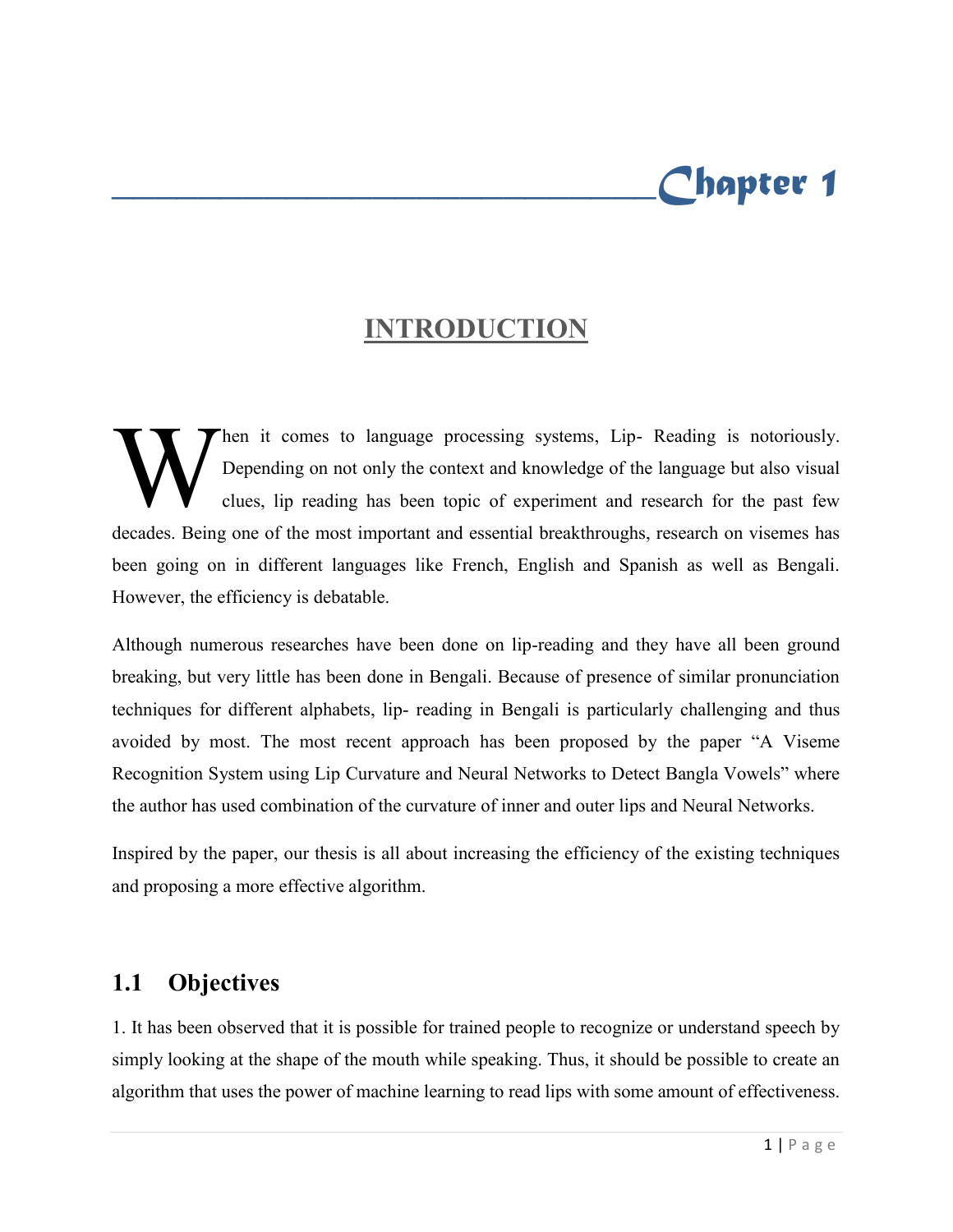Moreover, as human beings observe the shape of the mouth for reading lips, it was decided to use information on how much the mouth curves while speaking to be used in the machine learning process.

2. It was found that a lot of research has already been done on lip-reading English words and some amount on few other languages like Chinese, Arabic, Hindi and Tibetan. However, no information could be found by the author on lip reading in Bangla. Therefore, development of a system to lipread Bangla visemes was desirable.

3. Most algorithms found on lip segmentation or contour extraction were iterative, which means using them in tracking videos would lead to a lot of time lag, so it was important to develop an algorithm with a good amount of accuracy that would read lips without the need of any iterative function to allow for quick lip reading.

Research on Lip-reading suggests that the field of Lip-reading is still in its infancy. A completely accurate and efficient lip-reading algorithm is yet to be developed. The objective of this research is to provide its contribution to this developing field with an algorithm that saves time and provides at least an above average accuracy. Contributions of this thesis are in three areas of lip reading. These are Lip Segmentation, Feature Extraction and Viseme Recognition.

### **1.2 Challenges**

1. Since, the basic technique of lip reading includes the recognizing a sequence of shapes made by mouth and matching it specific word, vowel or sequence of words or vowels, it is pretty challenging to begin with. Explicitly speaking, the mouth forms between 10-14 diverse shapes known as visemes. On the other hand, speech contains around 50 individual sounds known as phonemes. As such, more than phoneme can be represented by a single visemes. Thus initiating an commotion, associating an array of visemes with a unique word or sequence of Bengali words is next to impossible. The challenge is choosing the one that the speaker has used.

2. Secondly, in most cases the speaker's lips are obscured or not totally visible. In those cases, the result is not correct or a precise detection is not possible.

3. A more difficult challenge is in recognizing, extracting and categorizing the geometric features of the lips during speech.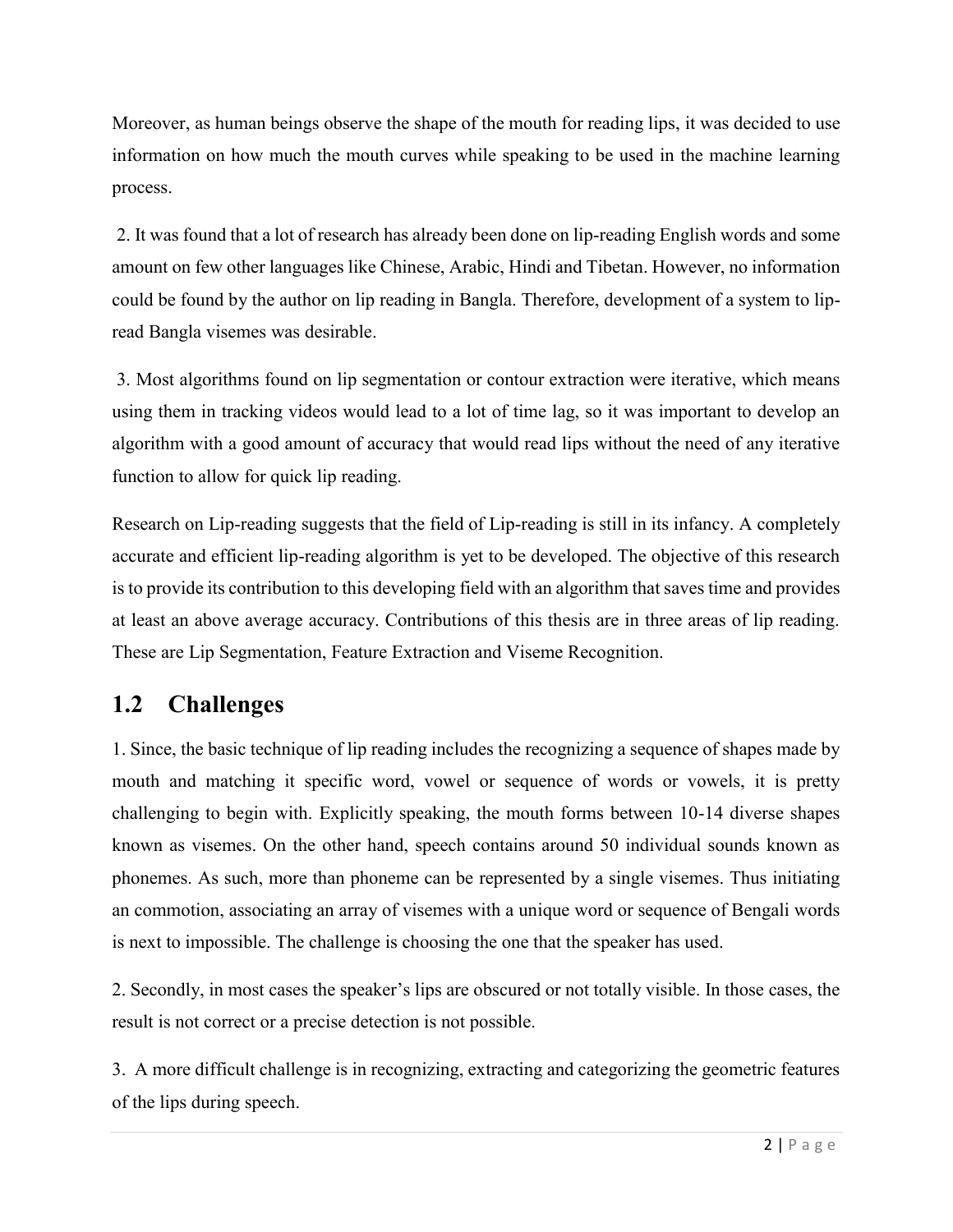4. One is that beards and mustaches can significantly confuse visual speech recognition systems. Consequently, they are more successful with female than male speakers.

Unlike human interpreters, computers cannot grasp or analyze a lot of additional information essential for a perfect reading like context of the conversation, the speaker's body movements and a good knowledge of grammar, idioms and common speech. As such a barrier remains there.

### **1.3 Applications of Lip Reading**

Lip-reading is a way of understanding speech by visually interpreting the movements of another's lips, tongue, and face. Body language, pace of speech, and the monitoring of syllables also play an important task, as well as context.

Lip-reading requires great concentration, and can be difficult if the person you are lip-reading talks fast or covers their mouth. Not all words are easy to lip-read, and it takes time to become proficient.

In noisy environments when it is hard to hear but necessary to listen, lip reading software is very important. Again, in case when situation demands long distance hearing, for instance, to interpret a criminal conservation, the software can play a vital part. Last but not the least, in the lives of people with hearing problems, a lip reading application can benefit all greatly.

#### **1.4 Thesis Contribution**

Many algorithms and models have been proposed by researchers for detecting objects and segmenting them. We have done a brief literature review illustrating some of these methods and provided a unique mixture of Active Contour Model and butterfly method which is supposed to outperform all the mentioned algorithms of literature review in many performance measuring parameters.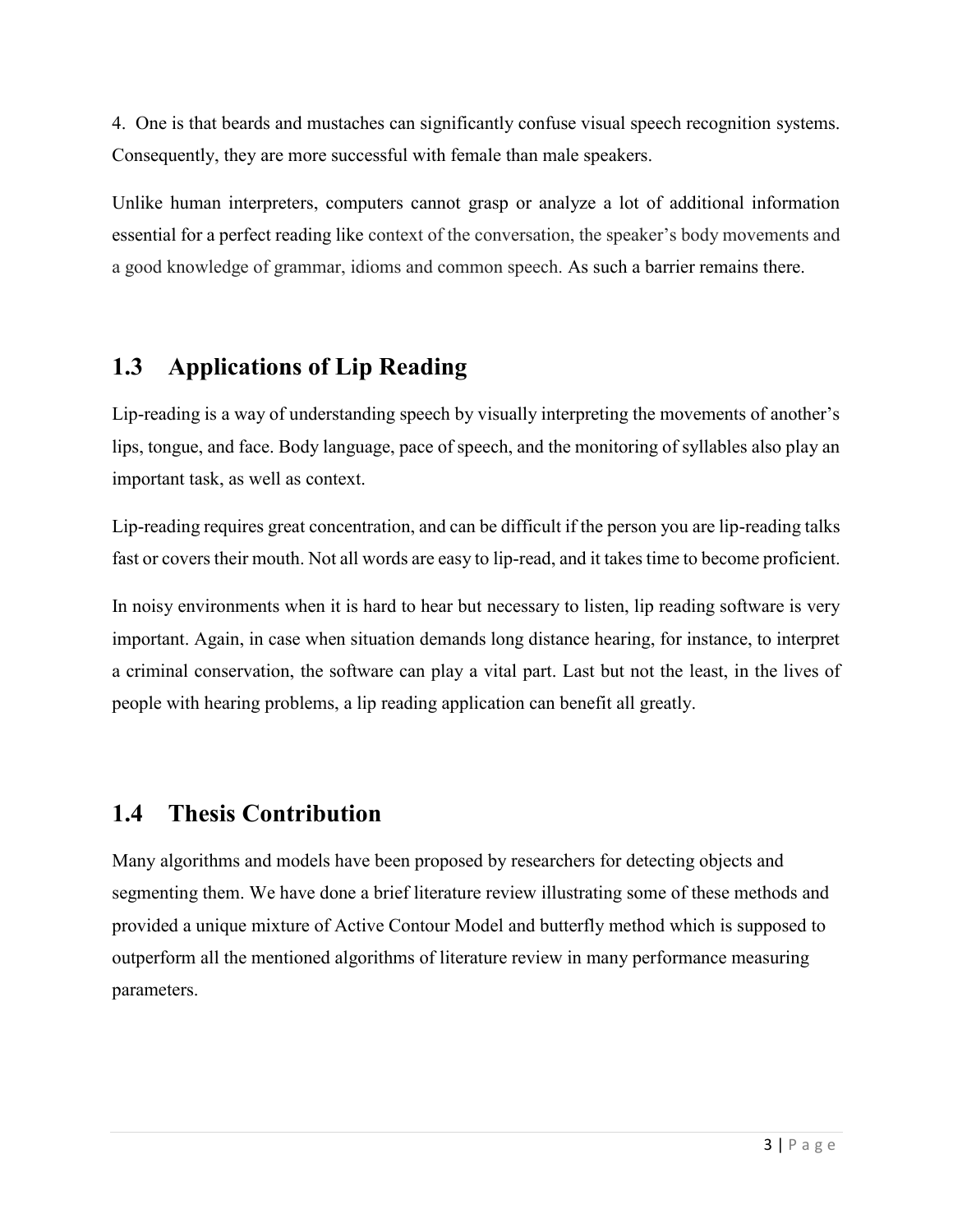# **LITERATURE REVIEW**

*\_\_\_\_\_\_\_\_\_\_\_\_\_\_\_\_\_\_\_\_\_\_\_\_Chapter 2* 

#### **2.1 Visual Speech Recognition**

Consisting of two domains namely Audio Speech Recognition and Visual Speech Recognition, Automatic speech recognition is a segment of Artificial Intelligence and Neural Networks.

#### **2.1.1 Image Acquisition**

A webcam or a camera is utilized to get the video of a man talking such that from his articulates each syllable must be recognized, however video should maintain continuity, with no sound. This articulation of words ought to be taken a couple of times, to choose the perfect radiance, to such an extent that it is simpler to play out the resulting steps. This video is then spared in avi or mpgeav arrange [7]. The procured video is then separated into outlines or a picture arrangement, with the end goal that every video outline is presently a different picture record. This method is finished by utilizing MATLAB's image processing toolbox.

#### **2.1.2 Lip Detection**

The time has come to find the lips region in the face, after identifying the face. This should be possible by the Adaboost calculation utilizing Haar highlights. [68], is a machine learning algorithm, which was defined by Freund and Schapire [69]. Since lip area is localized at bottom half of face. So, to diminish the computational flaws and enhance the productivity, the upper portion of confront picture is expelled.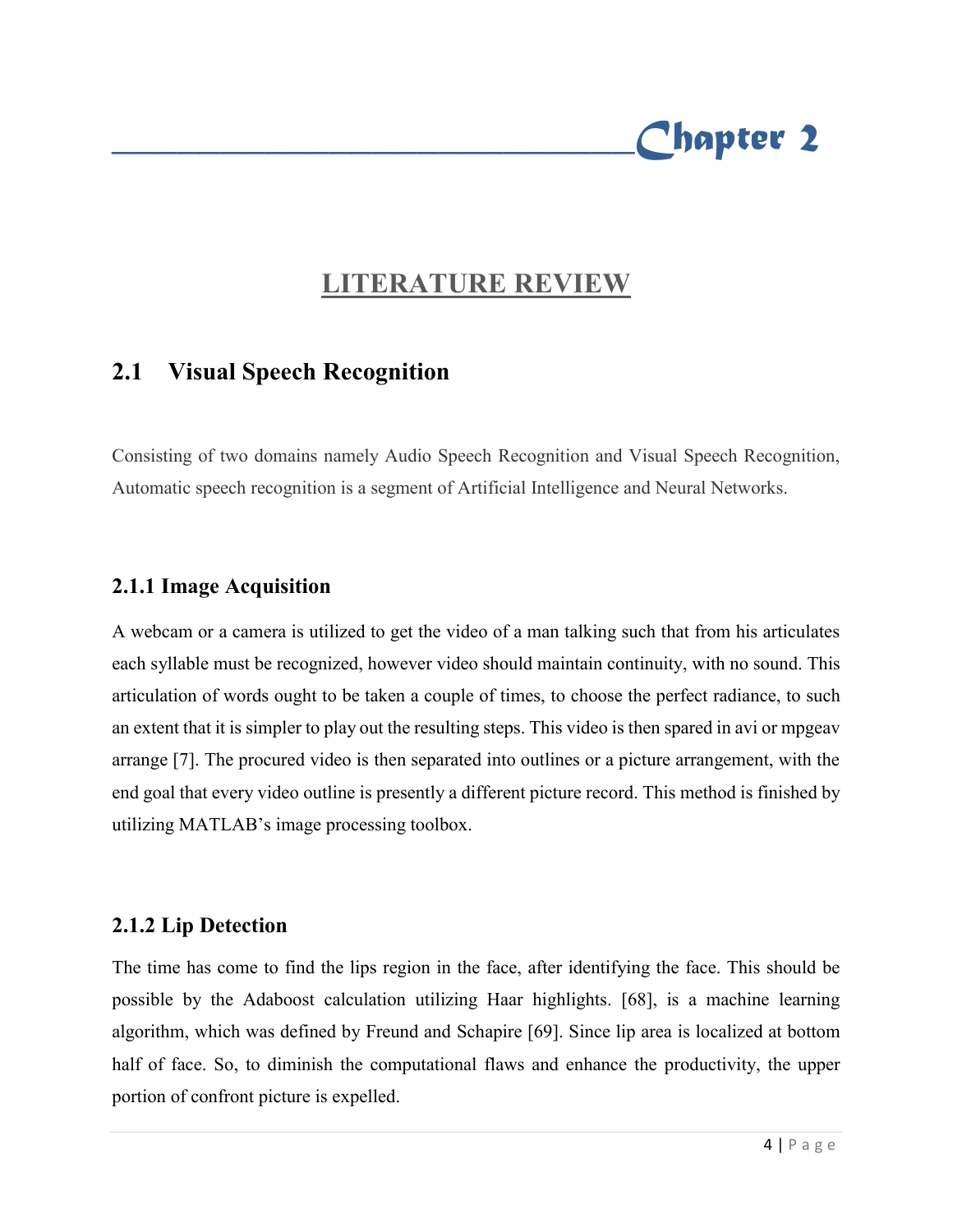#### **2.2 Visual speech recognition by recurrent neural networks**

Pointing out a major flaw of acoustically based speech recognizers, Gihad and Si [31] stated that, with noise the performance of these recognizers depreciate significantly. As such they attempted to develop a program that recognizes speech with visual information of the speaker. In their research they wanted to extract visual speech through image processing in controlled environment. Considering the dynamic nature of speech patterns with respect to time as well as spatial variations in the individual patterns the researchers suggested recurrent neural networks architecture. Trained with no more than feed forward complexity, the recurrent network's desired behavior is based on characterizing a given word by well-defined segments. Implicitly speaking, this technique completes the implementation in two steps. Starting with sequences that are segmented individually, a generalized version of dynamic time warping is used to align the segments of all sequences afterwards. With each traversal, the weights of the distance functions used in the two steps are updated in a way that minimizes a segmentation error. Precisely speaking, the system has been successful in distinguishing between words with common segments tolerates to a great extent variable-duration words of the same class. Although the system has been tested on a few words and received satisfactory results, it is yet to be implemented on Bengali verses.

#### **2.3 Visual Speech Recognition: Lip Segmentation and Mapping**

Visual Speech Recognition: Lip Segmentation and Mapping [32] presents an advanced account of exploration performed in the areas of lip segmentation, visual speech recognition, and speaker identification and verification. A useful reference for researchers working in this field, this book contains the latest research results from renowned experts with in-depth discussion on topics such as visual speaker authentication, lip modeling, and systematic evaluation of lip features. This research talks about Discriminative lip motion features, Gesture coding, Lip analysis systems, lip contour extraction from video sequences, lip feature extraction along with lip modeling and segmentation.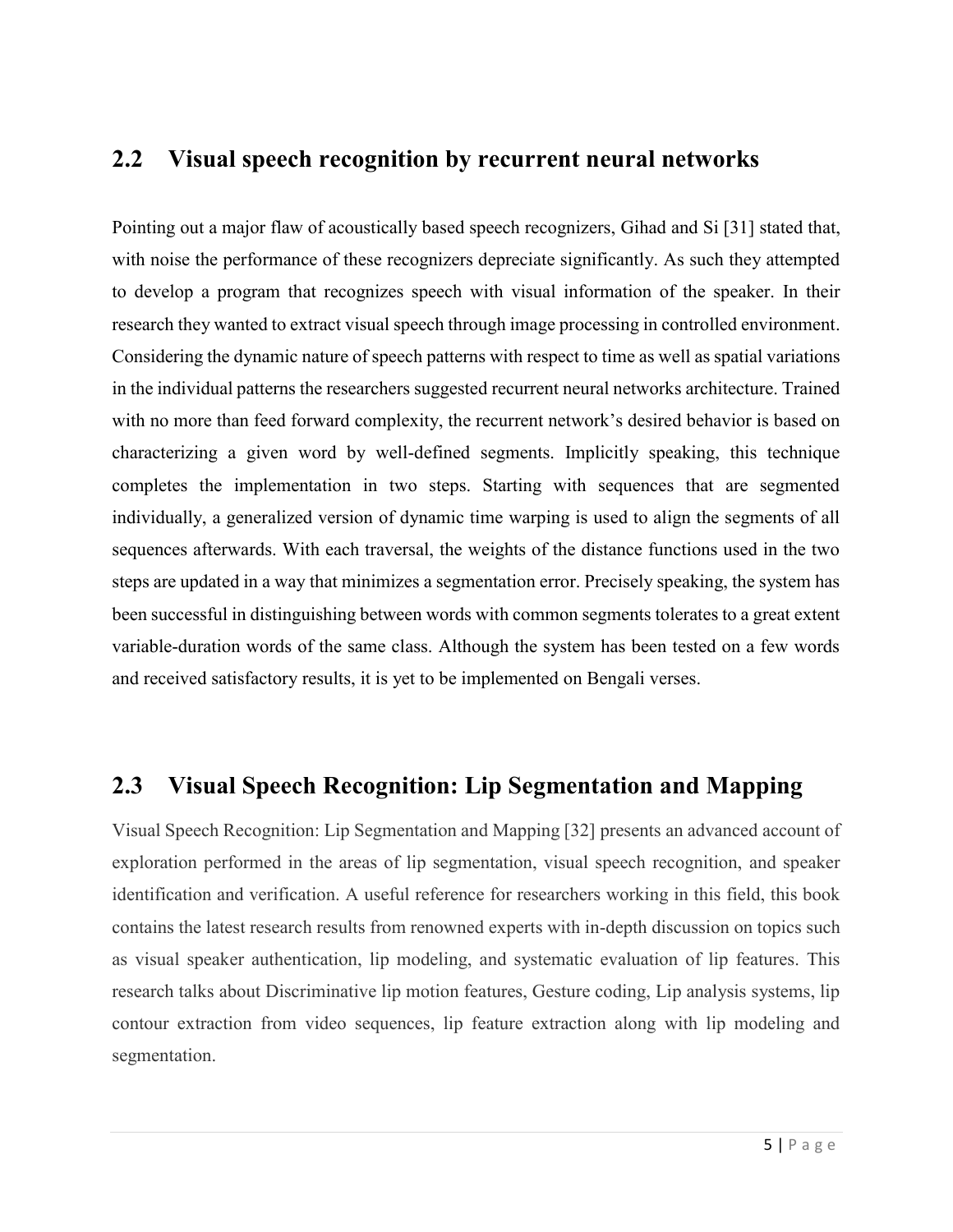#### **2.4 Machine learning technique boosts lip-reading accuracy**

A very recent research in East Angelia , UK has been found to be able to interpret mouthed words in a better accuracy that human lip readers[33]. This algorithm is designed in such a way that it doesn't need to know the context. Although it is still in research stage, there are scores of potential applications for technology that could automatically transform visual cues into accurate speech. While looking solely at visual inputs one of the team members, Dr Helen Bear says, "We're looking at... visual cues and saying how do they vary? We know they vary for different people. How are they using them? What's the difference? And can we actually use that knowledge in this particular training method for our model? And we can,"

"The idea behind a machine that can lip read is that the machine itself has got no emotions, it doesn't mind if it gets it right or wrong — it's just trying to learn. So in the paper… I've been showing how we can use those visual confusions to make better phoneme classifiers. So it's a new training method," she adds.

#### **2.5 Lipnet**

Recent Discoveries: "A team from the University of Oxford's Department of Computer Science has developed a new artificial-intelligence system called LipNet [34]. As [Quartz reported,](http://qz.com/829041/oxford-lip-reading-artificial-intelligence/) its system was built on a data set known as GRID, which is made up of well-lit, face-forward clips of people reading three-second sentences. Each sentence is based on a string of words that follow the same pattern.

The team used that data set to train a neural network, similar to the kind often used to perform speech recognition. In this case, though, the neural network identifies variations in mouth shape over time, learning to link that information to an explanation of what's being said. The AI doesn't analyze the footage in snatches but considers the whole thing, enabling it to gain an understanding of context from the sentence being analyzed. That's important, because there are fewer mouth shapes than there are sounds produced by the human voice.

When [tested,](http://www.oxml.co.uk/publications/2016-Assael_Shillingford_LipNet.pdf) the system was able to identify 93.4 percent of words correctly. Human lip-reading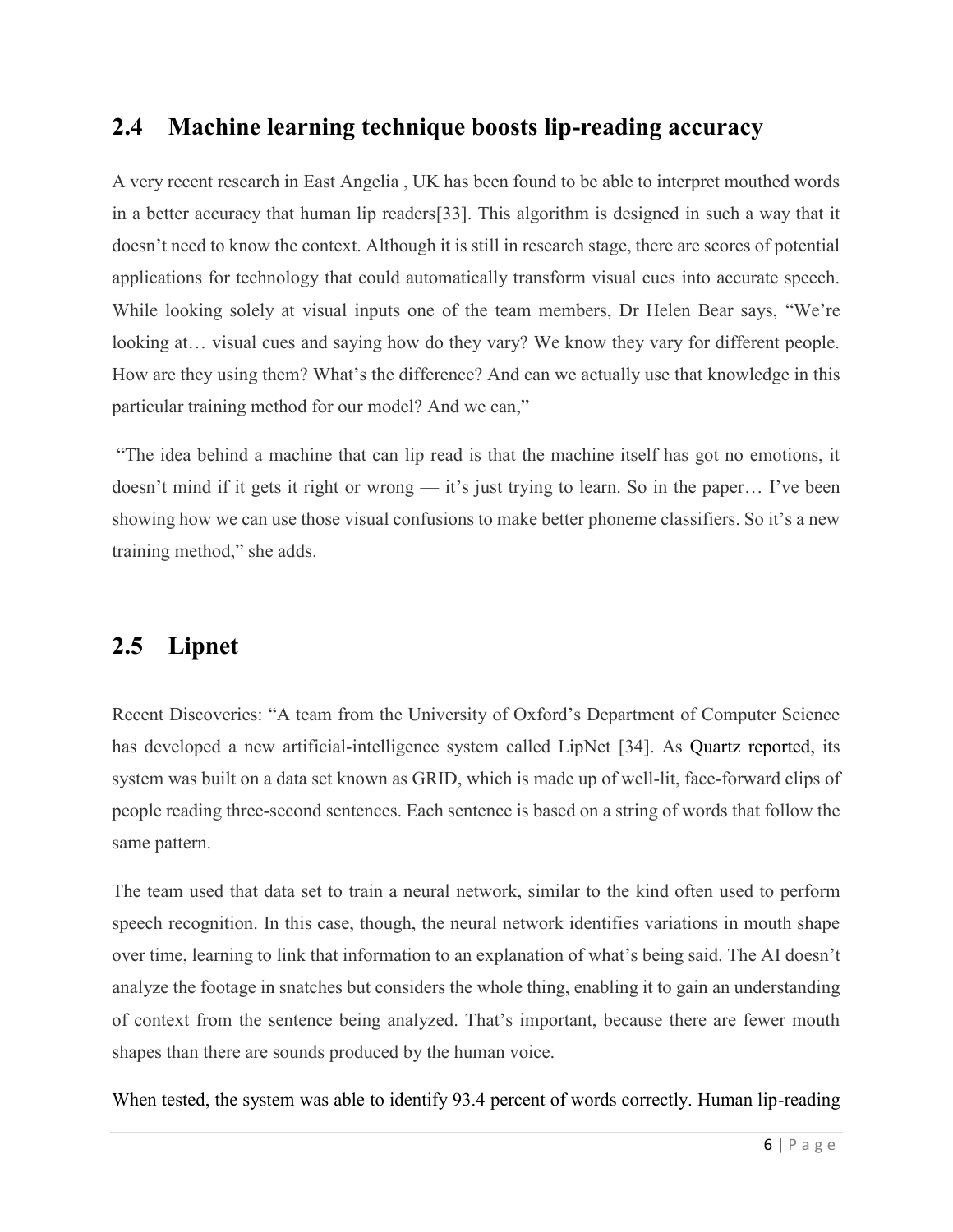volunteers asked to perform the same tasks identified just 52.3 percent of words correctly."

### **2.6 Performance Analysis of Automatic Lip Reading Based on Inter-Frame Filtering**

In noisy environments, Automatic lip reading is considered as a complementary method of automated speech recognition. Among the automated lip reading algorithms, the image transform based lip-reading (ITLR) is one of the most competitive. However the performance of this algorithm varies greatly with the variation of lighting. Mr. Kim [35] has proposed a very interesting inter frame filtering method known as RASTA. Being intended to be used for rejecting Stationary and white noise in speech signal processing, RASTA approach is used in the paper. Adding it in ITLR and analyzing the performance has been the min ambition. This algorithm proposes 2 merging techniques of integration and in the pre-integration process, inter frame filtering is done after the image transform process. Moreover, the effectiveness of high pass filtering and band-pass filtering has been evaluated as well.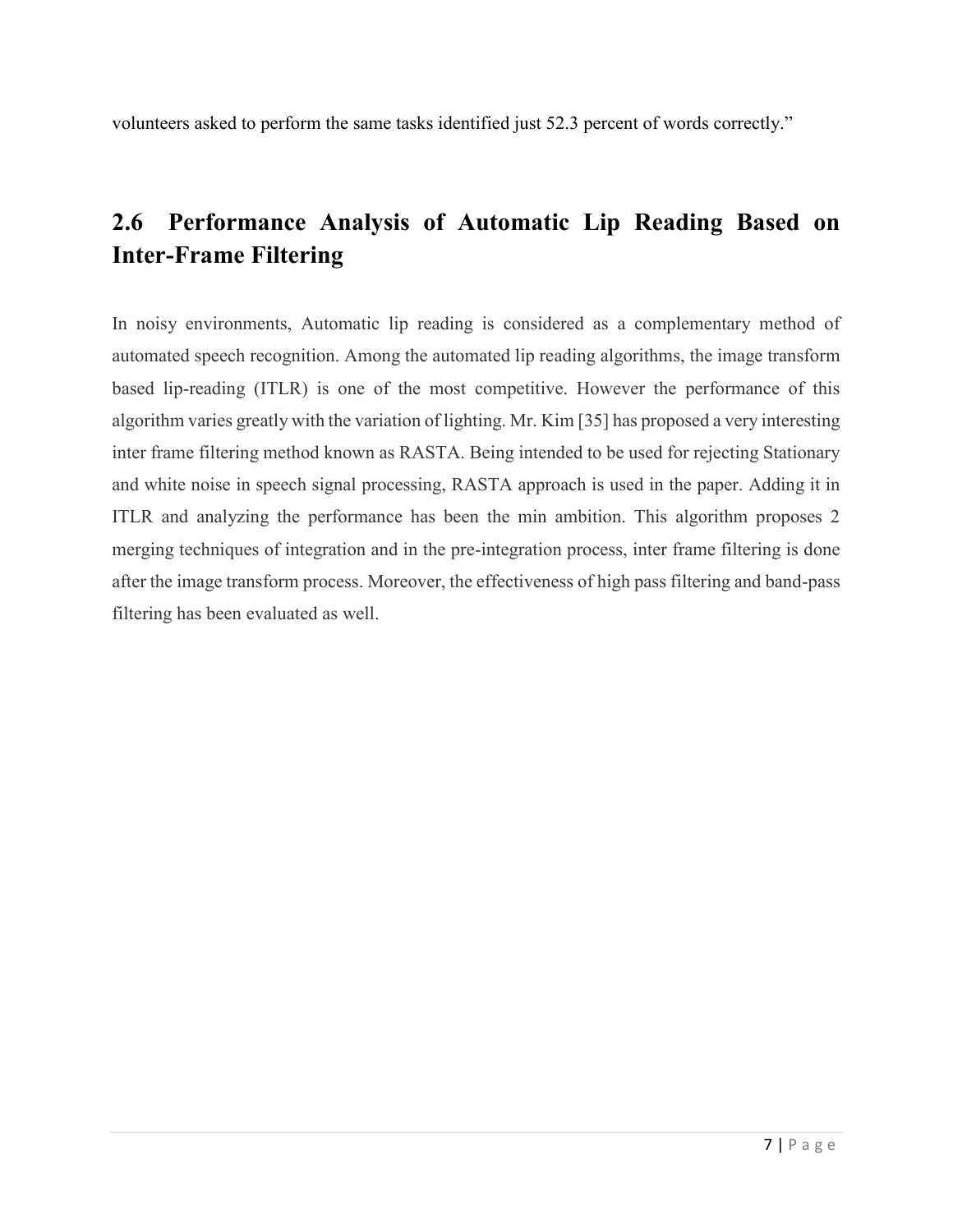

### **WORKING PROPOSAL**

e shall begin to explain in this chapter the method we came up with for the viseme recognition system. W

#### **3.1 Active Contour**

#### **3.1.1 Workflow:**



First of all, the picture is divided into various parts so that specific features can be easily made distinguishable and thus the software can work with that data to single out those features to make a contour around them. This image segmentation is used to divide specific data so that it easier to make an outline around the lips. Active contour is a method to find closed contour around objects and uses energy minimization for the image segmentation. Edge-based active contour shown in "Edge- Based Active Contour With Level-Set Implementation" [70] searches for the edges of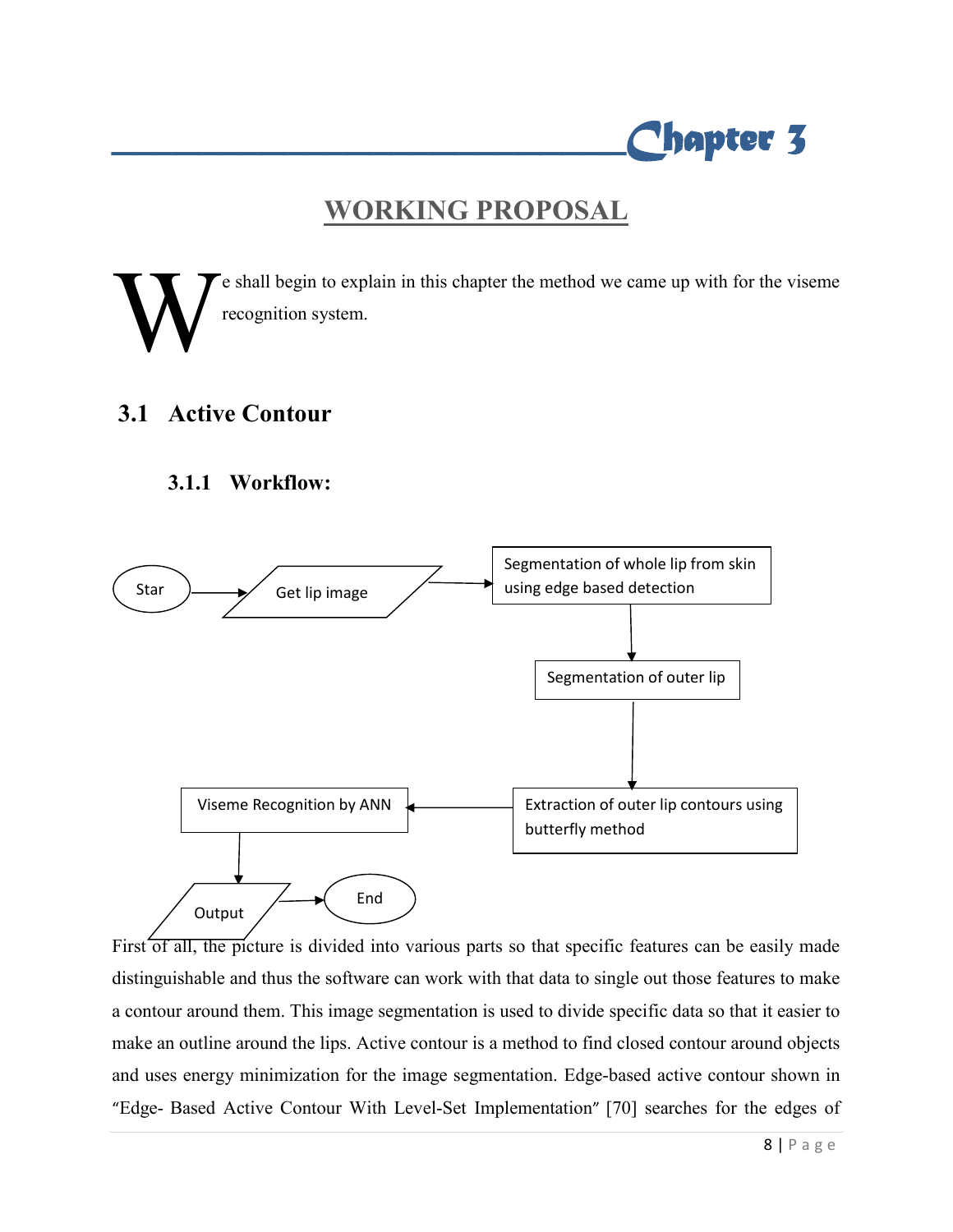objects in the image. Stronger edges induce higher gradients, therefore energy functional can be said to be the inverse of the image gradient.

$$
\Phi = \frac{1}{1 + \lambda \|\nabla I\|} \dots \dots \dots (1)
$$

If the gradient is small, the energy functional  $\Phi$  is one, and if the gradient is large, the energy functional is small, and thus the gradient indicates where the edge is.



**Figure 3.1** Image (a) is the converted grayscale version of the input image. Image (b) is the energy functional  $\lambda=1$ . Image (c) is the energy functional  $\lambda=0.1$ 

Then the total energy along the curve is defined as:

$$
E(C) = \int_C \Phi ds = \int_0^L \Phi ds \dots \dots \dots (2)
$$

where C is the region along the curve, s is the arc length, and L is the length of the curve.

$$
C_t = \Phi KN - (\nabla \Phi. N) + \alpha \Phi N \dots \dots \dots (3)
$$

#### **3.2 Level-Set Implementation**

This approach evolves the surface  $\psi$  instead of the curve C.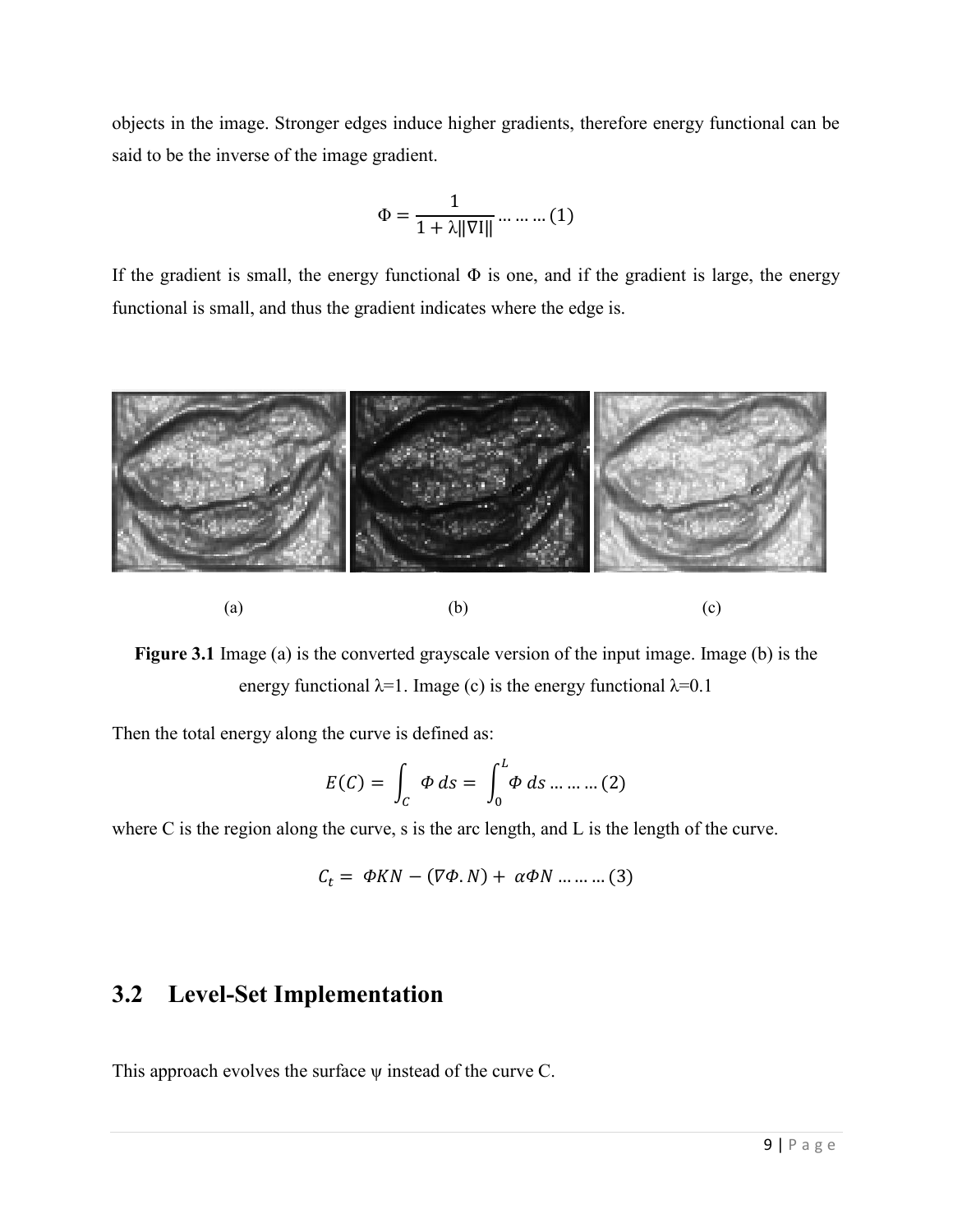

**Figure 3.2** Image (A) is the initial level set function ψ. The green and black line outlines the zero-level set. Image (B) displays the zero-level set as the curve on the input image.

The change in the surface lets new regions to appear and disappear. The equation which is used in "Edge- Based Active Contour With Level-Set Implementation" [70] for the curve evolution is:

$$
\Psi_t = \left(\hat{\Phi}K + \nabla\hat{\Phi}.\mathit{N} - \alpha\hat{\Phi}\right) \|\nabla\Psi\| \dots \dots \dots (4)
$$

$$
K = \nabla \cdot \left(\frac{\nabla\Psi}{\|\nabla\Psi\|}\right) \dots \dots \dots (5)
$$

$$
N = -\frac{\nabla\Psi}{\|\nabla\Psi\|} \dots \dots \dots (6)
$$

$$
\Psi_t = \hat{\Phi}\|\nabla\Psi\|\nabla \cdot \left(\frac{\nabla\Psi}{\|\nabla\Psi\|}\right) + \nabla\hat{\Phi}.\nabla\Psi - \alpha\hat{\Phi}\|\nabla\Psi\| \dots \dots \dots (7)
$$

### **3.3 Algorithm in pseudo Code**

Shown in "Edge- Based Active Contour With Level-Set Implementation" [70] is the pseudo code for energy evolution for lip detection.

Set  $\psi = \psi 0$ 

for  $k = 1$ : #iterations

Compute current K using central difference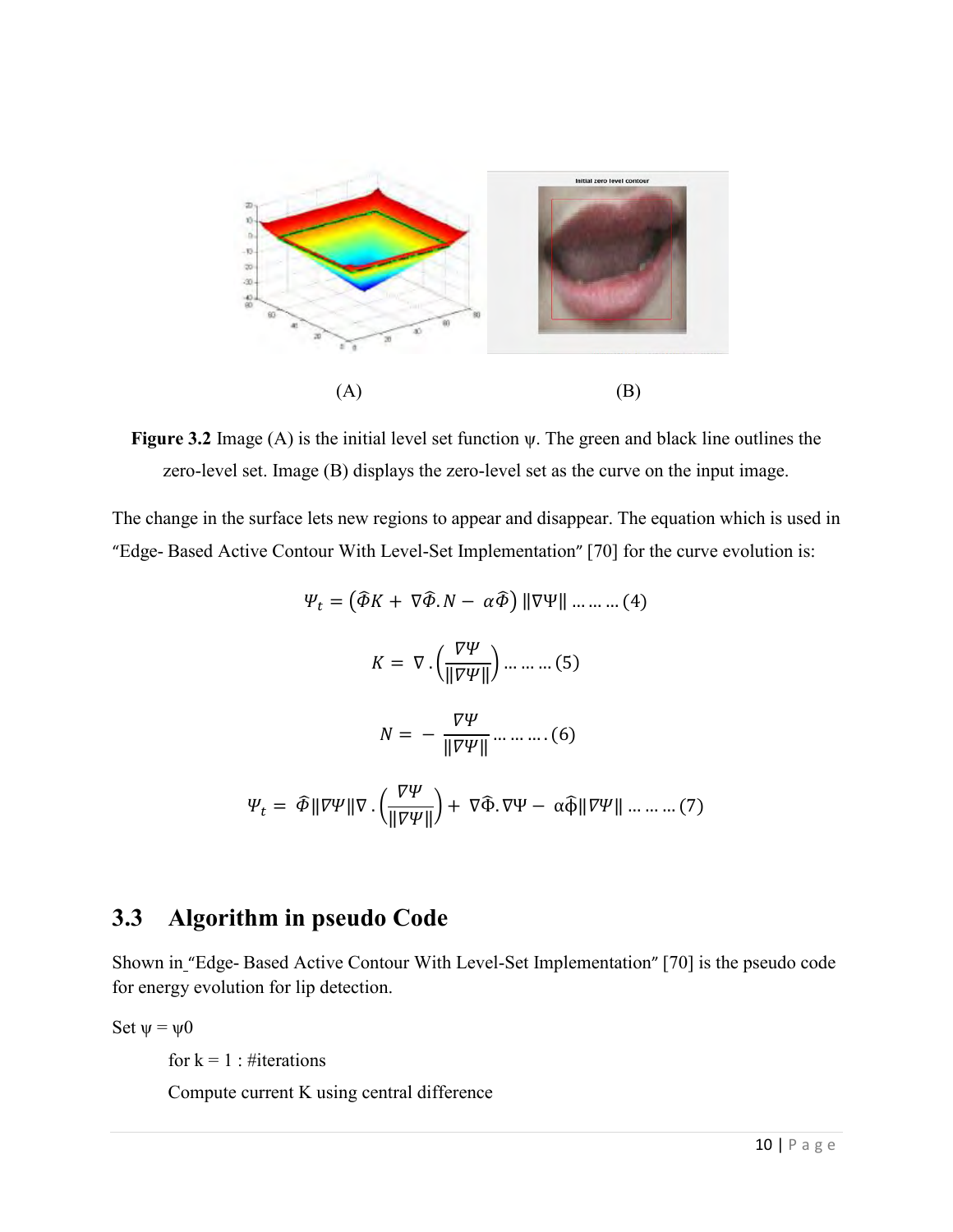Compute current  $\psi$ ,  $\psi y$  using upwind difference Compute current ‖∇ψ‖ using upwind entropy Set idx as indices for the zero-level set (narrow band where  $\psi \approx 0$ ) Set  $\psi$ (idx) using implicit level set method Set  $\Delta t = 0.5 / \max(\psi t)$ Evolve  $\psi$  near zero-level set by  $\psi(t + \Delta t) = \psi(t) + \Delta t * \psi t$ Reinitialize ψ to the signed distance function to its zero level set.

End

### **3.4 Butterfly Method**

The mask of the segmented image of the lip is taken which is then reduced using canny edge detection. Then the left and right most pixel points of the mask are found. Then the midpoint of the two points is used to find the boundary region which is 20% of the distance from the midpoint. Afterwards the lowest pixel is selected from within the boundary region, which is called the dipping point.



Fig.3.3 Detection of dipping point

Then 8 points are taken from each side of the dipping point and another 16 points are taken from the lower lip. These 32 points are then used to train the built-in Artificial Neural Network in MATLAB so that it can recognize which letter the input image matches with the most.

Upper right lip:

$$
a_1x^2 + b_1x + C_1 = 0 \dots \dots \dots (8)
$$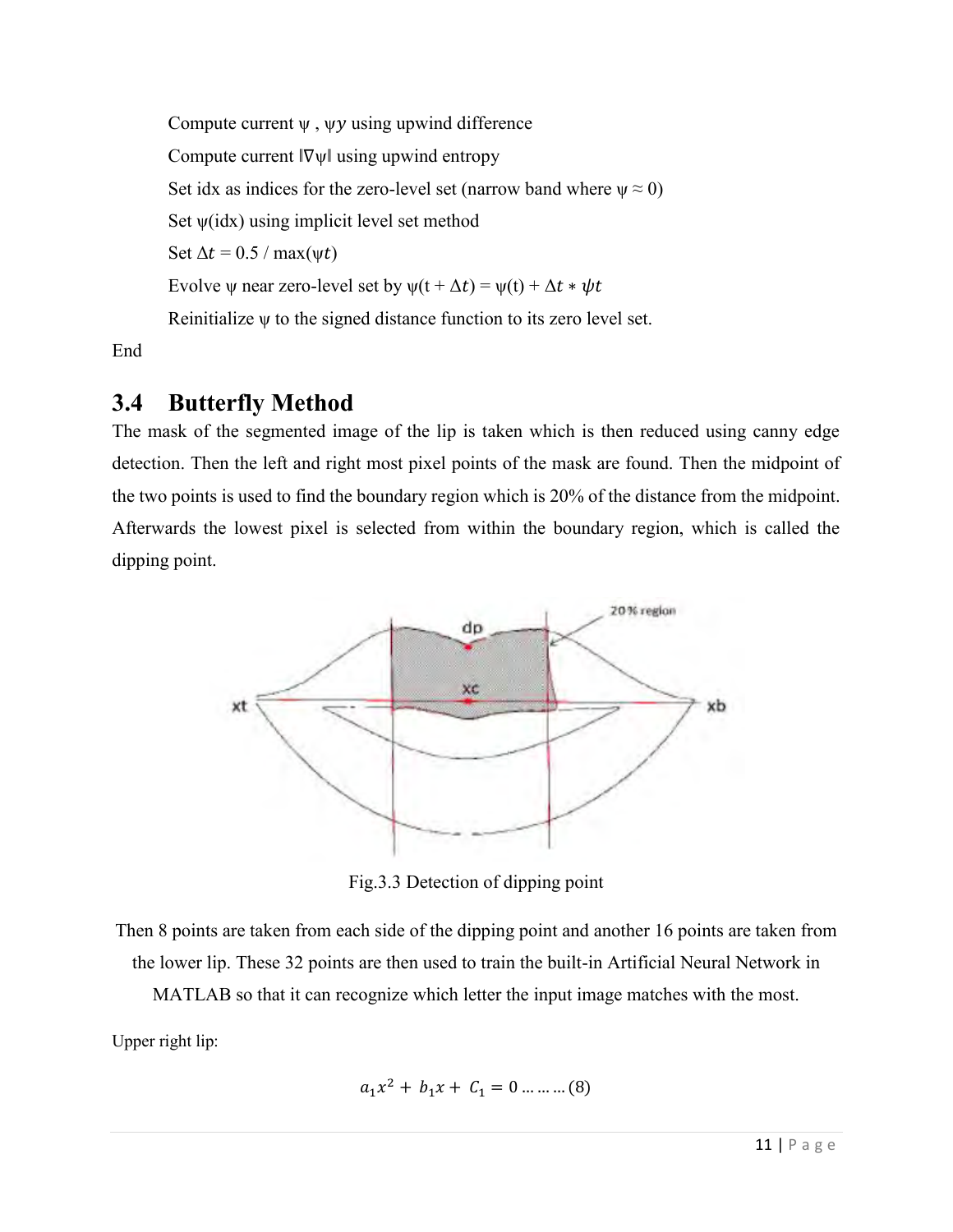Upper Left lip:

$$
a_2x^2 + b_2x + C_2 = 0 \dots \dots \dots (9)
$$

Lower Lip:

$$
a_3x^2 + b_3x + C_3 = 0 \dots \dots \dots (10)
$$

As a result, the training image coefficients are compared to the coefficients of the input images to find out what letter is being said in the image.

| Phoneme                  | Example | Viseme                   |
|--------------------------|---------|--------------------------|
| $\Delta$                 | অজগর    | অ                        |
| আ                        | আম      | আ                        |
| ই                        | ইঁদুর   | ই                        |
| $\frac{1}{\sqrt{6}}$     | ঈদ      | ই                        |
| উ                        | উত্তর   | উ                        |
| $\vec{\mathbb{U}}$       | উষা     | উ                        |
| $\underline{\mathbf{Q}}$ | এক      | $\underline{\mathbf{Q}}$ |
| ঐ                        | ঐক্য    | ঐ                        |
| $\mathbf{\Theta}$        | ওল      | $\mathbf{\hat{S}}$       |
| $\breve{\mathbf{S}}$     | ঔষধ     | ঔ                        |

Table 4.0: Phoneme -Viseme chart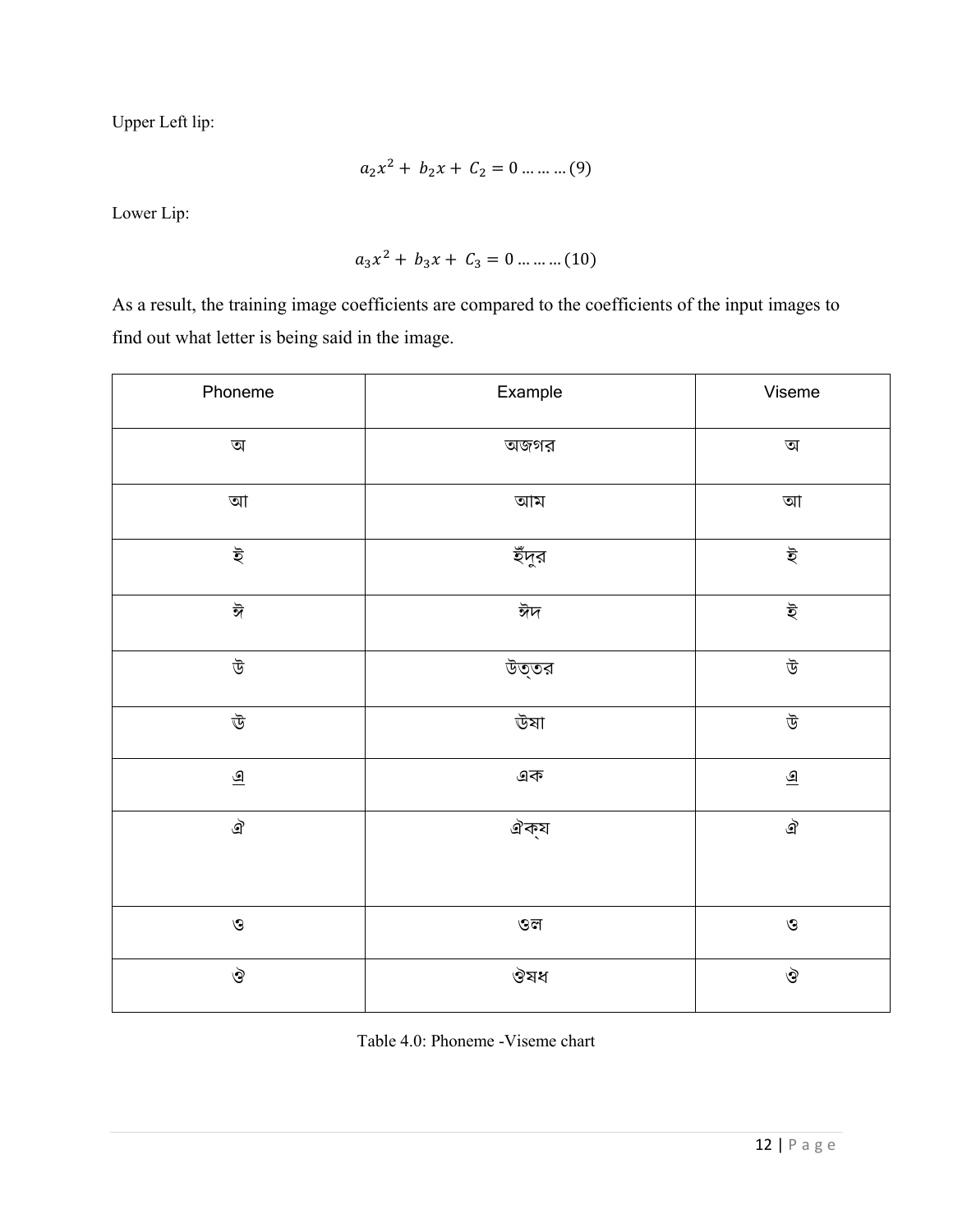#### **3.5 Advantages over other methods**

There are many advantages of this proposed technique. First and foremost, it improves upon some of the drawbacks of the existing methods of contour extraction. Adding robustness and accuracy to image-based algorithms, it it extracts the curvature of the lips and so, the results are independent of the size or quality of the picture, illumination or mouth rotation.

As for model-based methods like ACM, ASM and AAM, the proposed method does away with the need to initially add manual landmarks to the image as well as the need to train the contourextractor. This saves a lot of processing time, memory resources and the possibility of wrong initialization by the user. This makes the proposed method ideal to be used on low performance machines and simple smartphones. Moreover, the results show 12-20% less error and more accuracy compared to the result obtained by [1] in the research.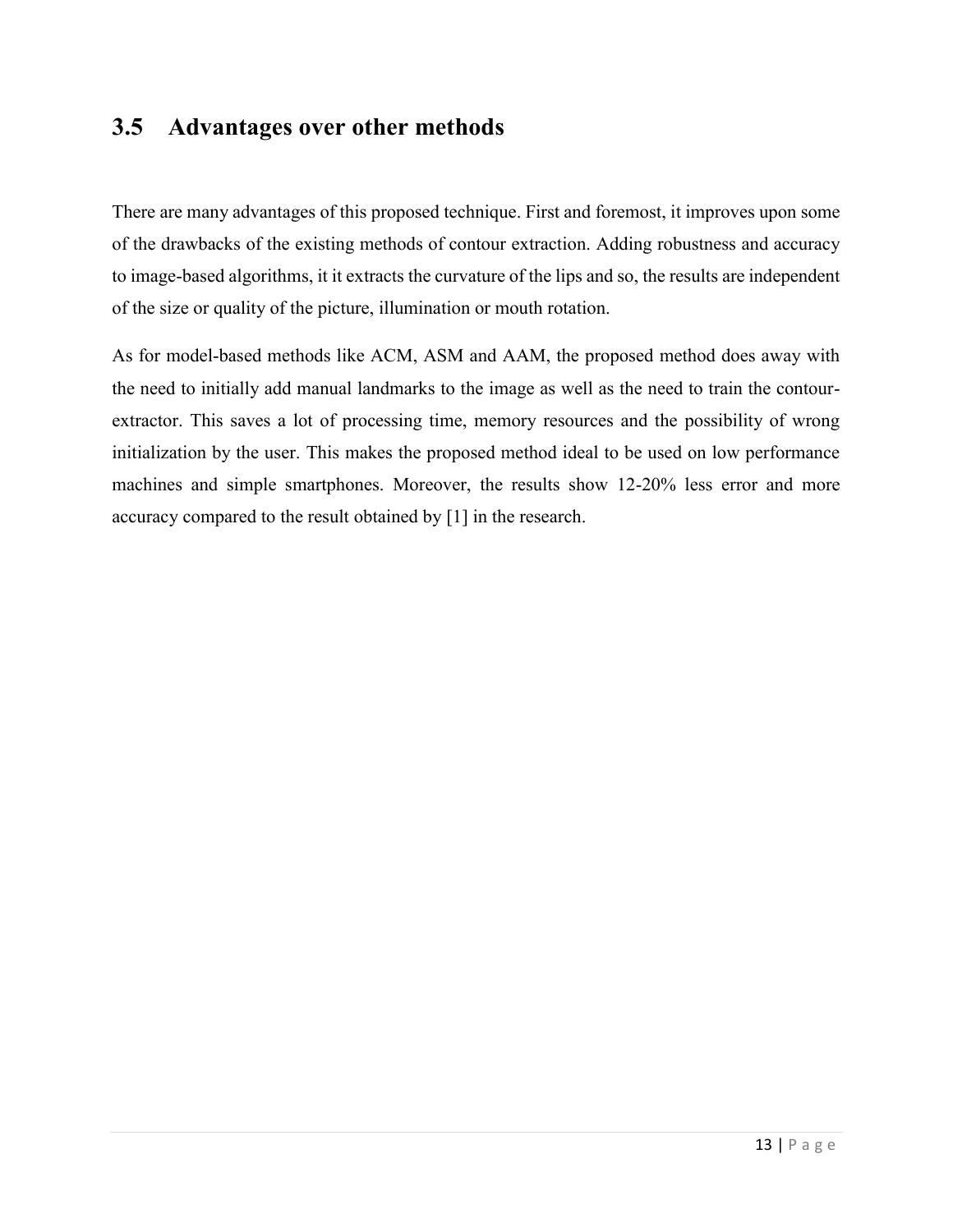

### **RESULTS AND ANALYSIS**

n this chapter, the results of our proposed method will be explained thoroughly and these results will be compared with others. I

Our experiment had three parts –Lip Segmentation, contour extraction and viseme recognition

#### **4.1 Lip Segmentation**

Edges produce higher gradient which show below how the boundaries have darker pixels than the rest.

The gradient (Fig 4.2) of the original image (Fig 4.1) was calculated using the formula below. A constant of 1 is added in the denominator to avoid division by 0.

$$
\varPhi = \frac{1}{1+\lambda\|\overline{v}I\|} \ldots \ldots \ldots (11)
$$

Λ is added to the gradient function to control the effect of the energy function.



Fig 4.1 Original Image **Fig 4.2 Image Gradient** 

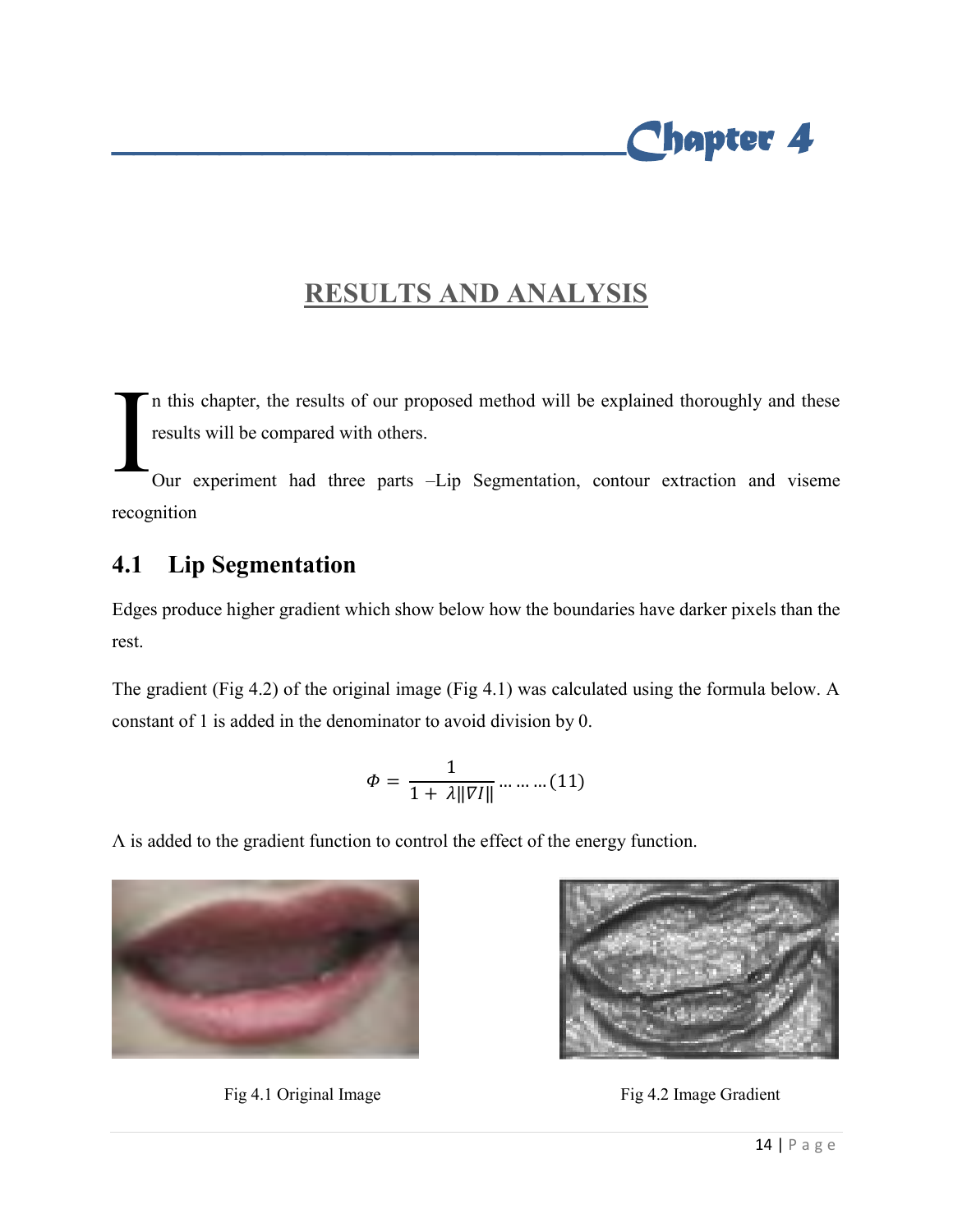Active contour explores the use of energy minimization as a framework to perform image segmentation. There are two popular variants in active contour: edge-based and region-based. In our project, we have chosen to use edge-based one.

Energy Function:

$$
E(C) = \int_C \Phi ds = \int_0^L \Phi ds \dots \dots \dots (2)
$$

For the curve evolution, the energy function is minimized using derivation:

$$
\frac{dE}{dt} = \frac{d}{dt} \int_0^L \Phi ds \dots \dots \dots (12)
$$

$$
C_t = \Phi KN - (\nabla \Phi \cdot N)N + \alpha \Phi N \dots \dots \dots (13)
$$

where N is the inward normal and K is the curvature.

If the initial curve lies inside the edge, in order to make the curve evolve outward, an inflationary term  $\alpha$  needs to be added.

$$
C_t = \Phi KN - (\nabla \Phi . N)N + \alpha \Phi N \dots \dots \dots (13)
$$



Fig 4.3: Sequence of the curve shrinking and converging on the edge of the lip.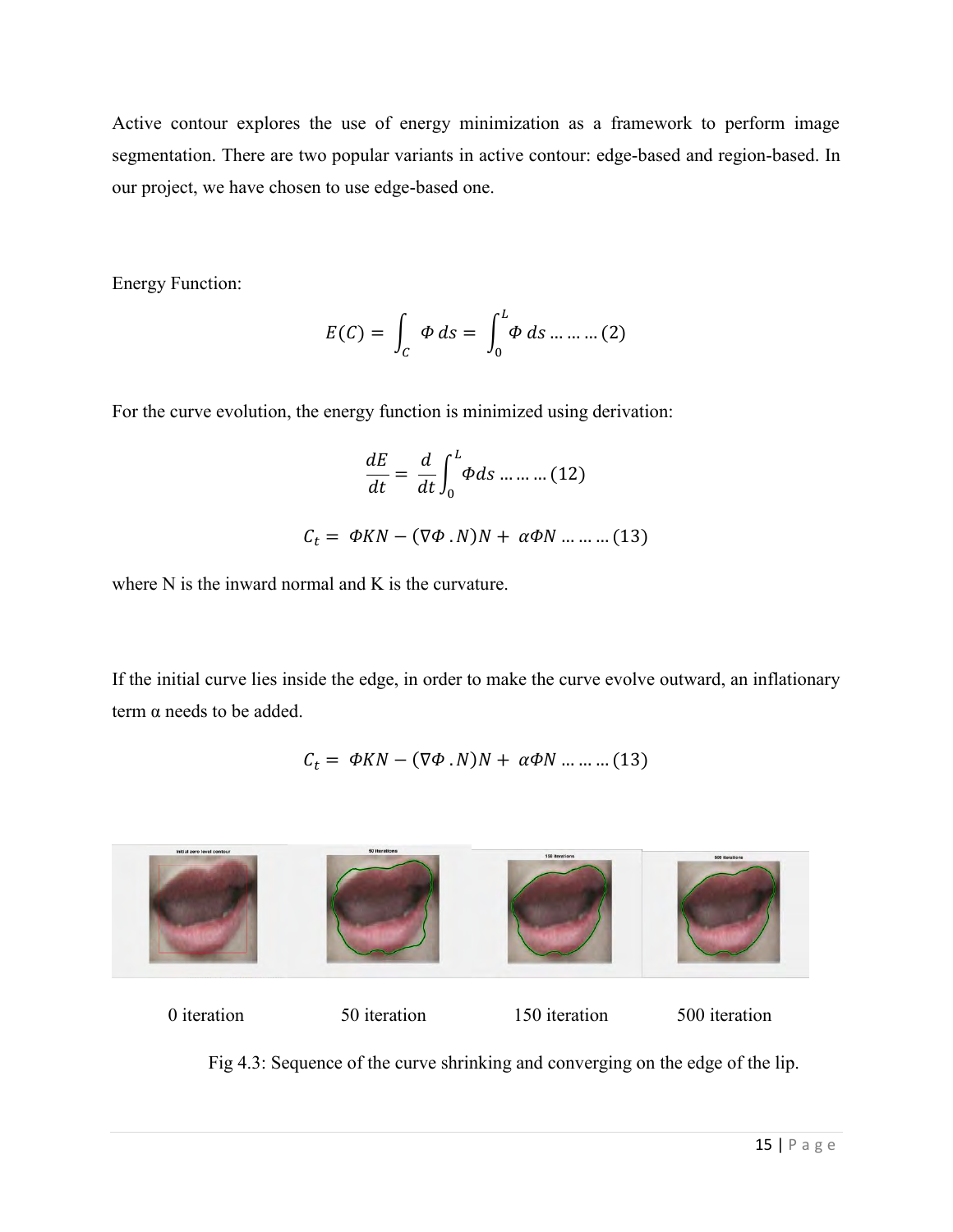### **4.2 Energy Curve**



Fig 4.4: Energy Curve

One simple technique to evaluate the accuracy of the implementation is to plot the total energy on the curve over iteration. Since the objective is to minimize that energy through gradient descent, the energy should be decreasing until the curve reaches the boundary. From the figure, it is observed that the energy quickly decreased in the first 150 iterations; then the energy gradually approaches the energy limit.

### **4.3 Contour Length**



Fig 4.5: Contour Length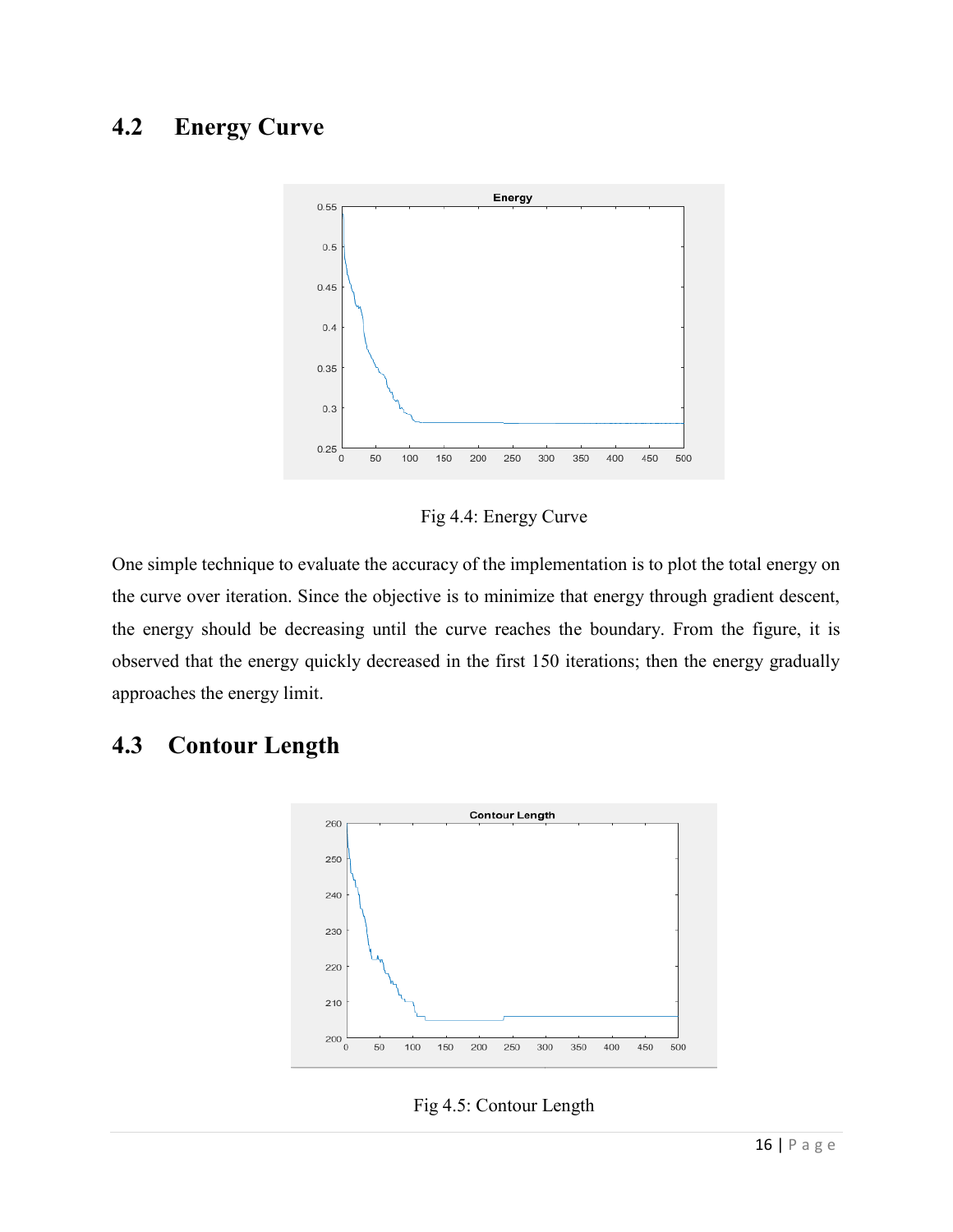The contour length keeps decreasing as it shrinks to the boundary. Again, it can be seen that the contour length becomes quite stable as it approached 150 iterations where it almost reached the boundary position.

#### **4.4 Butterfly Method in work**

The dip separates the upper left and right lip. The left and right most pixel points are found. The midpoint of these two pixels is calculated and 20% boundary region from this midpoint is saved. The lowest pixel in this region is the dip of the lip. As the shapes can be considered to be a two degree parametric equations, we can simply use 'polyval' in matlab to find the coefficients of these equations by giving several coordinates of each shape.

| Upper right lip: | $a_1x^2 + b_1x + c_1$ (8)  |
|------------------|----------------------------|
| Upper Left lip:  |                            |
| Lower Lip:       | $a_3x^2 + b_3x + c_3$ (10) |

For pattern recognition, various machine learning tools are available, like Support Vector machines, KNN classifier and WEKA. For our experiments, we have used the Artificial Neural Networks tool available with the MATLAB package.

| $\lambda$           | -1     | 0.7    | 0.5    | 0.3    | 0.2    | 0.1    | 0.05   | 0.01   |
|---------------------|--------|--------|--------|--------|--------|--------|--------|--------|
| Error<br>$Rate(\%)$ | 1.0156 | .0312  | 0.9219 | 0.5625 | 0.5313 | 0.5469 | 0.5625 | 1.1875 |
| Contour<br>Length   | 185    | 87     | 187    | 185    | 184    | 184    | 185    | 181    |
| Energy<br>Limit     | 0.0226 | 0.0316 | 0.0428 | 0.06   | 0.0866 | 0.158  | 0.2713 | 0.6466 |
| Iterations          | 365    | 296    | 326    | 499    | 395    | 327    | 304    | 189    |

#### **4.5 Observing Error Rate**

Table 4.5a: Error Rate vs  $\lambda (\alpha=0)$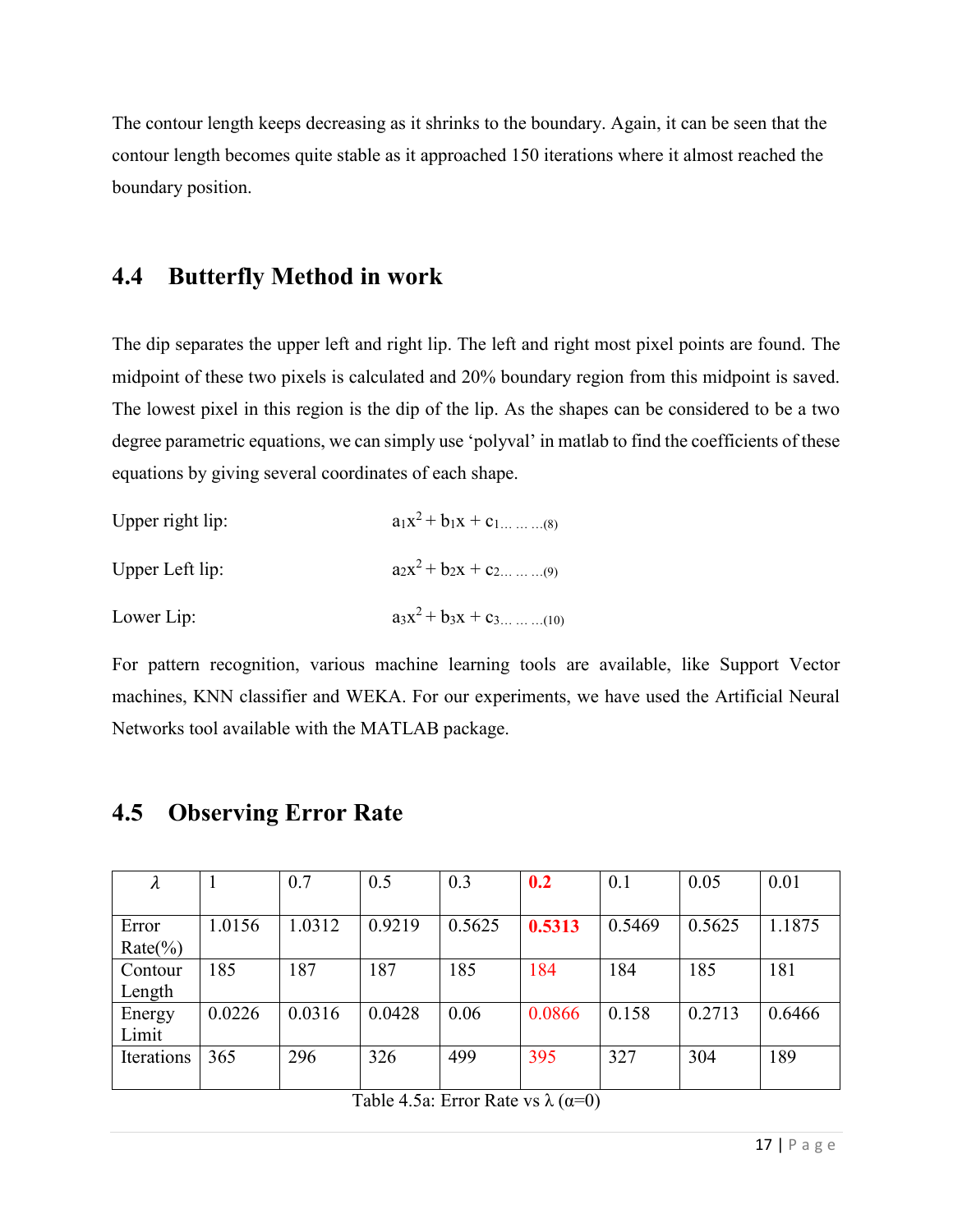| $\alpha$   | 0      | 0.005  | 0.01   | 0.015  | 0.02   |
|------------|--------|--------|--------|--------|--------|
|            |        |        |        |        |        |
| Error      | 0.5313 | 0.5313 | 0.5313 | 0.7969 | 0.8594 |
| $Rate(\%)$ |        |        |        |        |        |
| Contour    | 184    | 184    | 185    | 185    | 185    |
| Length     |        |        |        |        |        |
| Energy     | 0.0866 | 0.0866 | 0.0866 | 0.096  | 0.0969 |
| Limit      |        |        |        |        |        |
| Iterations | 395    | 428    | 473    | 371    | 316    |
|            |        |        |        |        |        |

Table 4.5b: Error Rate vs  $\alpha$  ( $\lambda$ =0.2)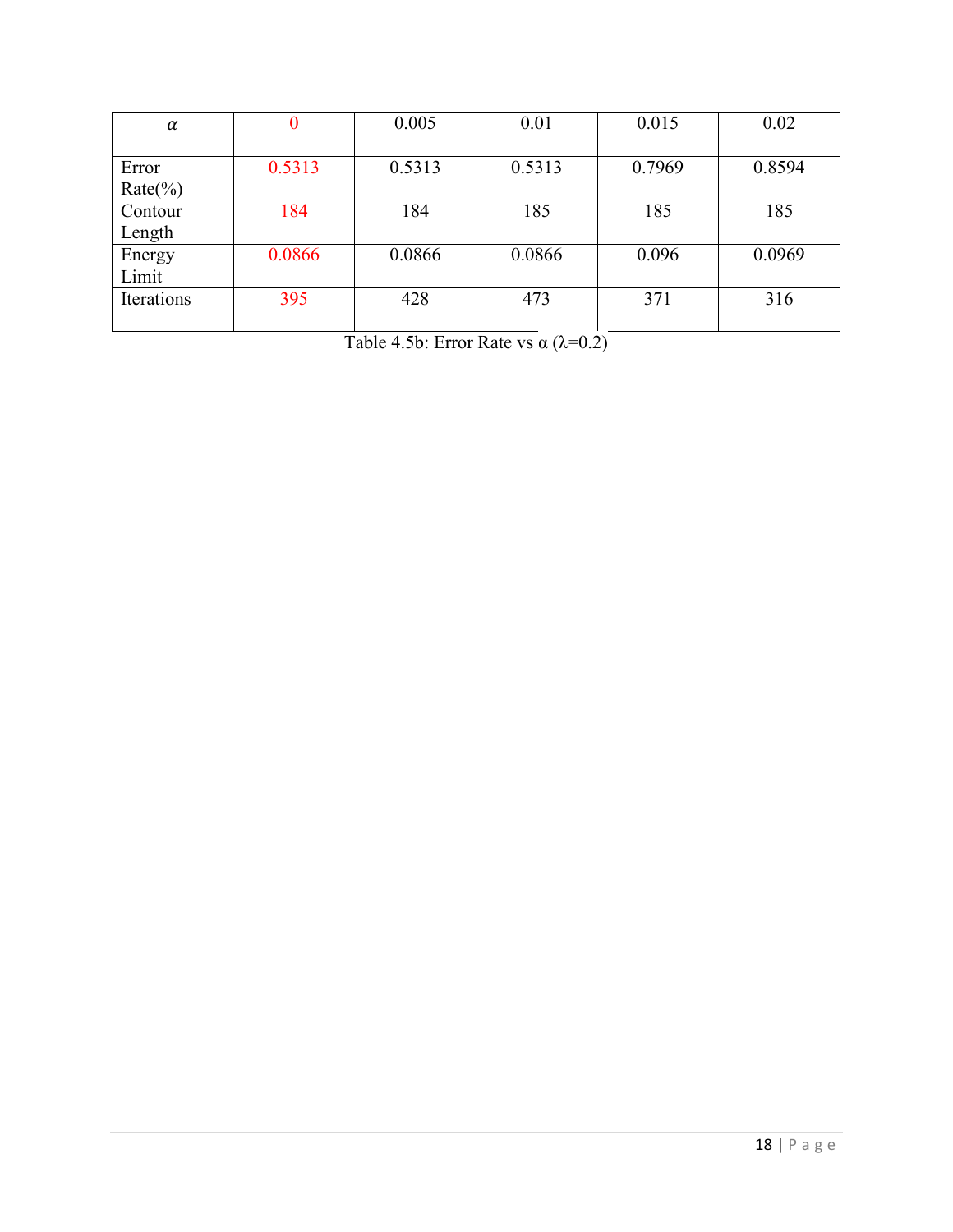

# **CONCLUSION AND FUTURE WORK**

#### **5.1 Conclusion**

Proposing neural network as a multiclass pattern classifier, this thesis has attempted to identify visemes of Bangla vowels being spoken. Focusing on the video feature only, the success of the viseme classification appears to depend upon factors like choice of lip-localization and contourfinding algorithm, the choice of features extracted and the pattern recognition system used.

We have used a technique involving combination of conversion to different color spaces like HSV, CIELAB and CIELUV to localize the lip's inner and outer curves. This technique is apparently faster and more memory-efficient than using Active Shape Models and Active Appearance Models.

#### **5.2 Future Work**

This research has a lot of potential for future work. Among various segments, we have conducted a droplet amidst sea. Huge research is yet to be conducted with audio and video, with Bengali consonants as well as Bengali words.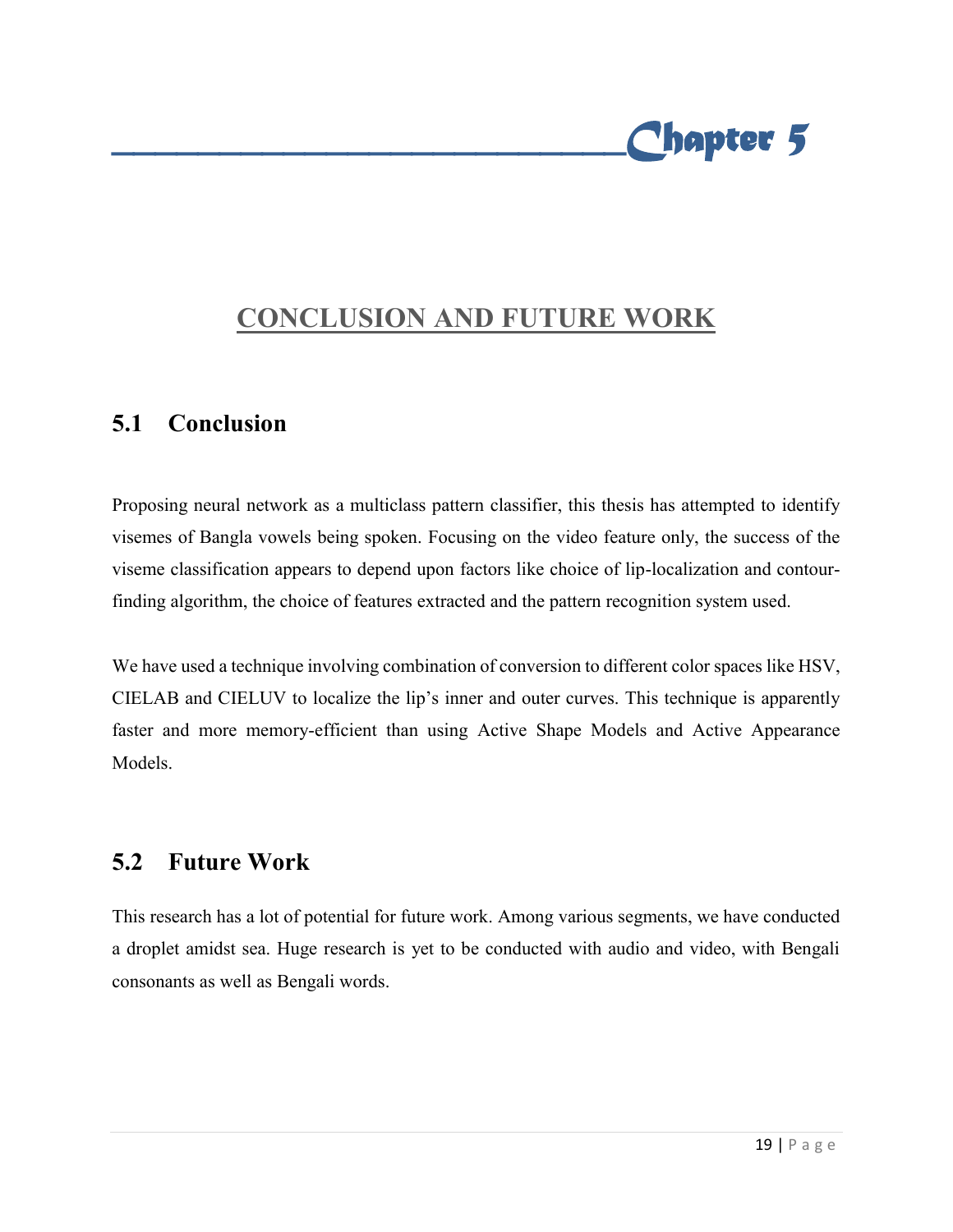

### **REFERENCES**

[1] Akhter, N. and Chakrabarty, A. (2016) A Survey-based study on lip segmentation techniques for lip-reading Applications, International Conference on Advanced Information and Communications Technology (ICAICT), June 2016.

[2] Naz, B. and Rahim, S. (2011) B Audio-Visual Speech Recognition Development Era; From Snakes To Neural Network: A Survey Based Study. Canadian Journal on Artificial Intelligence, Machine Learning and Pattern Recognition Vol. 2, No. 1, 2011.

[3] Miyaki, T., Sughara et al. (2006) Active Contour Model with Splitting Characteristics for Multiple Area Extractions and its Hardware Realization. SICE-ICASE International Joint Conference 2006.

[4] Kim, J., Choi S. and Park S.(2002) Performance Analysis of Automatic Lip Reading Based on Inter-Frame Filtering, Dept. of Information & Communications Engineering, Dongshin University, Naju, Korea,<http://www.dtic.mil/dtic/tr/fulltext/u2/p014024.pdf>

[5] Kass, M. et al. (1987) Snakes: Active contour models. International Journal of Computer Vision, pp 321-331.

[6] Lomax, N.,( 2016), Machine learning technique boosts lip-reading accuracy, <https://techcrunch.com/2016/03/24/tech-to-read-my-lips/>

[7] Mei, L.P. (2014) Interpretation Of Alphabets By Images Of Lips Movement For Native Language. Universiti of Teknologi, Malaysia, 2014.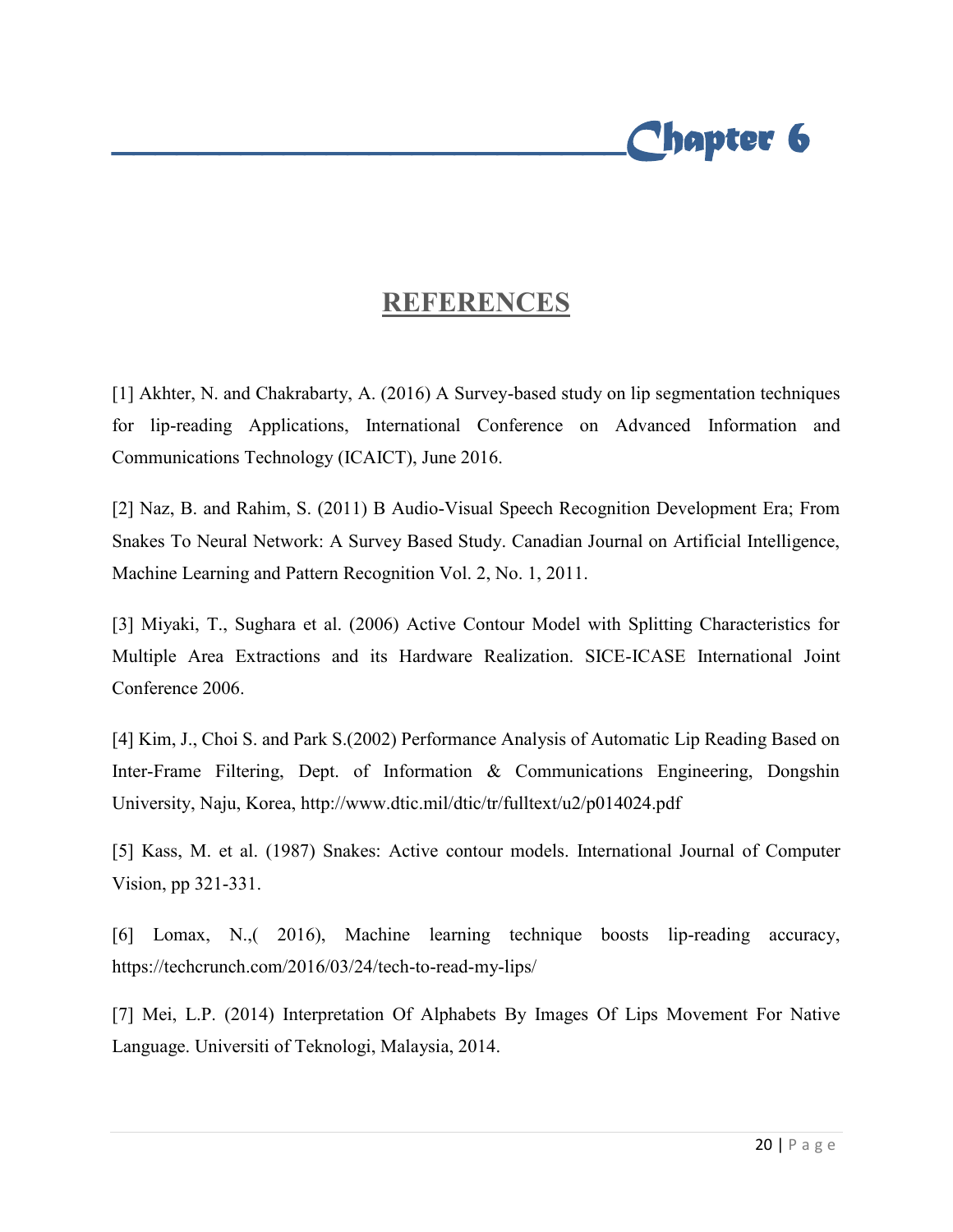[8] Wang, S.L. et al (2007) Robust lip region segmentation for lip images with complex background. Science Direct, pp 3481 – 3491, 2007.

[\[9\] Rabi](http://profiles.spiedigitallibrary.org/summary.aspx?DOI=10.1117%2f1.482627&Name=Gihad+Rabi) G. [and Lu](http://profiles.spiedigitallibrary.org/summary.aspx?DOI=10.1117%2f1.482627&Name=Si+Wei+Lu) S., "Visual speech recognition by recurrent neural networks", J. Electron. Imaging. 7(1), 61-69 (Jan 01, 1998). ;<http://dx.doi.org/10.1117/1.482627>

[10] Saini, N. and Singh, H. (2015) Comparison of two different approaches for multiple face detection in color images. International Journal of Innovative Research in Electrical, Electronics, Instrumentation and Control Engineering, Vol. 3, Issue 1, pp 2321-2004.

[11] Zurada, J.M. (1992) Introduction to Artificial Neural Systems, 1992 edition, pp 1-21.

[12] Md. Khalilur Rahman (2005) Neural Network using MATLAB. BRACU, Dhaka, Bangladesh, Powerpoint Presentation, 2005.

[13] Hashimoto, M., Kinoshita, H. and Sakai, Y. (1994) An Object Extraction Method Using Sampled Active Contour Model. IEICE Trans. D-II, Vol.J77-D-II, No.11, pp.2171-2178, 1994.

[14] Sughara, K., Shinchi, T. and Konishi, R. (1997) Active Contour Model with Vibration Factor. IEICE Trans. DII, Vol.J80-D-II, No.12, pp. 3232-3235.

[15] Bregler C. and Konig, Y. (1994) Eigenlips for robust speech recognition. Proceedings of ICASSP94, Adelaide, Australia, pp. 669–672, April 19-22, 1994.

[16] Turk, M. and Pentland, A. (1991) Eigenfaces for Recognition. Journal of Cognitive Neuroscience, Volume 3, Number 1, MIT 1991.

[17] Gurbuz, S., Patterson, E.K., et al. Lip-Reading from Parametric Lip Contours for Audio-Visual Speech Recognition. Department of Electrical and Computer Engineering, Cemson University, Clemson, SC 29634, USA.

[18] Speech Recognition. Wikipedia, 2015. https://en.wikipedia.org/wiki/Speech\_recognition

[19] Lee, C.H. et al. (1999) Automatic Speech and Speaker Recognition-Advanced Topics , Springer, third Edition.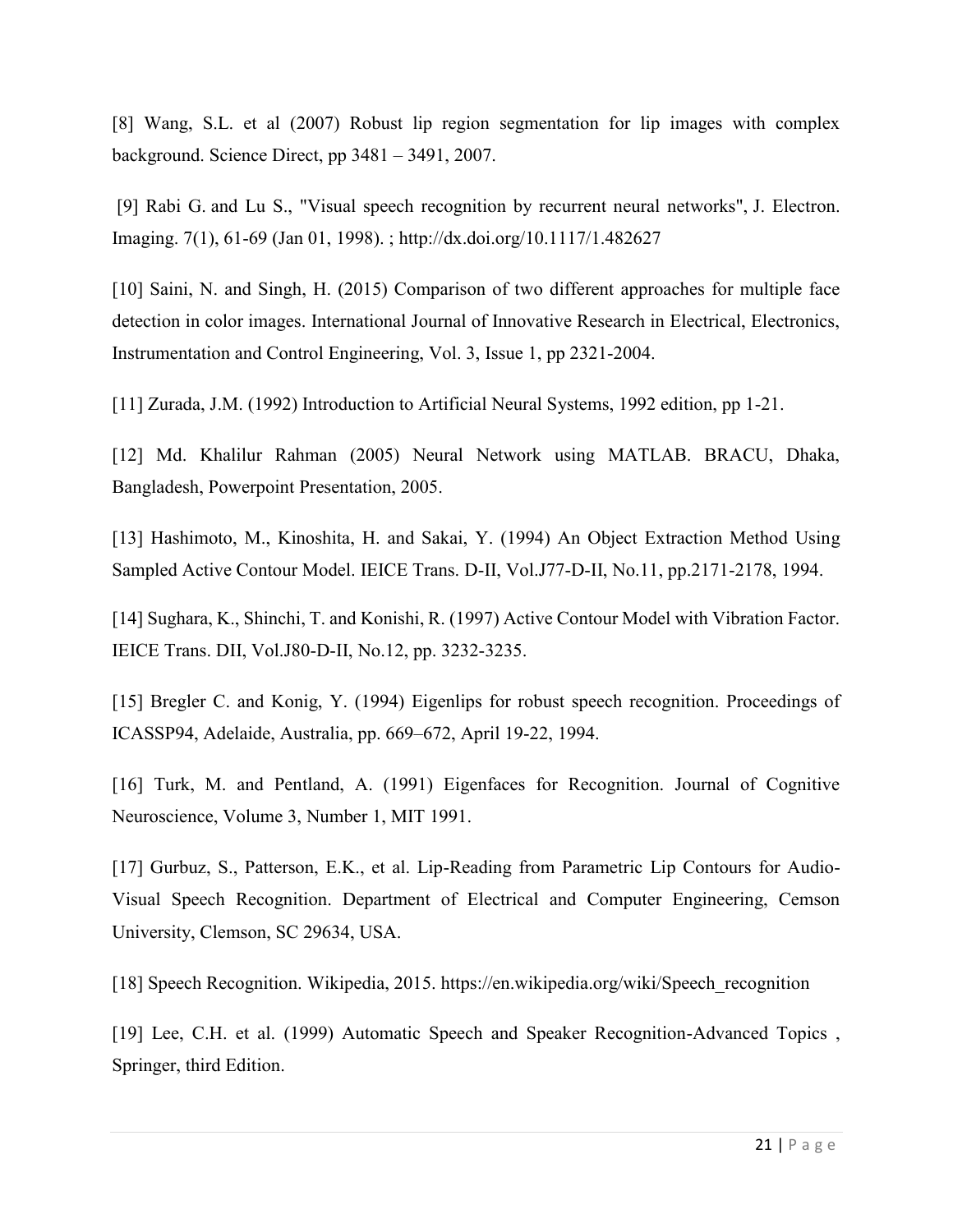[20] Petajan, E.D. (1984) Automatic lipreading to enhance speech recognition. Proceedings of Global Telecomm. Conf., Atlanta, GA, 1984, pp. 265–272.

[21] Beale, R. and Finaly,J. (1992) Neural networks and pattern recognition in human-computer interaction . Neural networks and pattern recognition in human-computer interaction, pp. 460.

[22] Lippmann, R.P. (1990) Review of Neural Networks for Speech Recognition, Readings in Speech Recognition . Waibel and Morgan Kaufmann Publishers, pp. 374-392, 1990.

[23] Stork, D.G., Wolf, G. and Levinet, E. (1992) Neural network lipreading system for improved speech recognition. IJCNN, 1992.

[24] Yuhas, B.P., Goldstein, M. H., et al. (1989) Integration of acoustic and visual speech signals using neural networks. IEEE Communications Magazine, 1989.

[25] Kabre, H. (1997) Robustness of a chaotic modal neural recognition network applied to audiovisual speech. Neural Networks for Signal Processing, pp. 607 - 616, September 1997.

[26] Cappe, O. and Moulines, E. (2005) Inference in Hidden Markov Models. Springer, pp 42, 2005.

[27] Govind. Introduction to Hidden Markov Models. Lecture 12, CEDAR, Buffalo (Powerpoint Presentation)

[28] Hulbert, A. Poggio, T. (1998) Synthesizing a Color Algorithm from Examples. Science, vol. 239, pp. 482-485 ,1998.

[29] Canzlerm, U., Dziurzyk, T. (2002) Extraction of Non Manual Features for Video based Sign Language Recognition. Proceedings of IAPR Workshop, pp. 318-321, 2002.

[30] Leung, S.-H., Wang, S-L., Lau, W.-H. (2004) Lip image segmentation using fuzzy clustering incorporating an elliptic shape function. IIEEE Transactions on Image Processing, vol.13, no.1, pp. 51-62, 2004.

[31] Lucey, S., Sridharan, S. and Chandran, V. (2002) Adaptive mouth segmentation using chromatic features. Pattern Recognition Lett, vol. 23, pp. 1293-1302, 2002.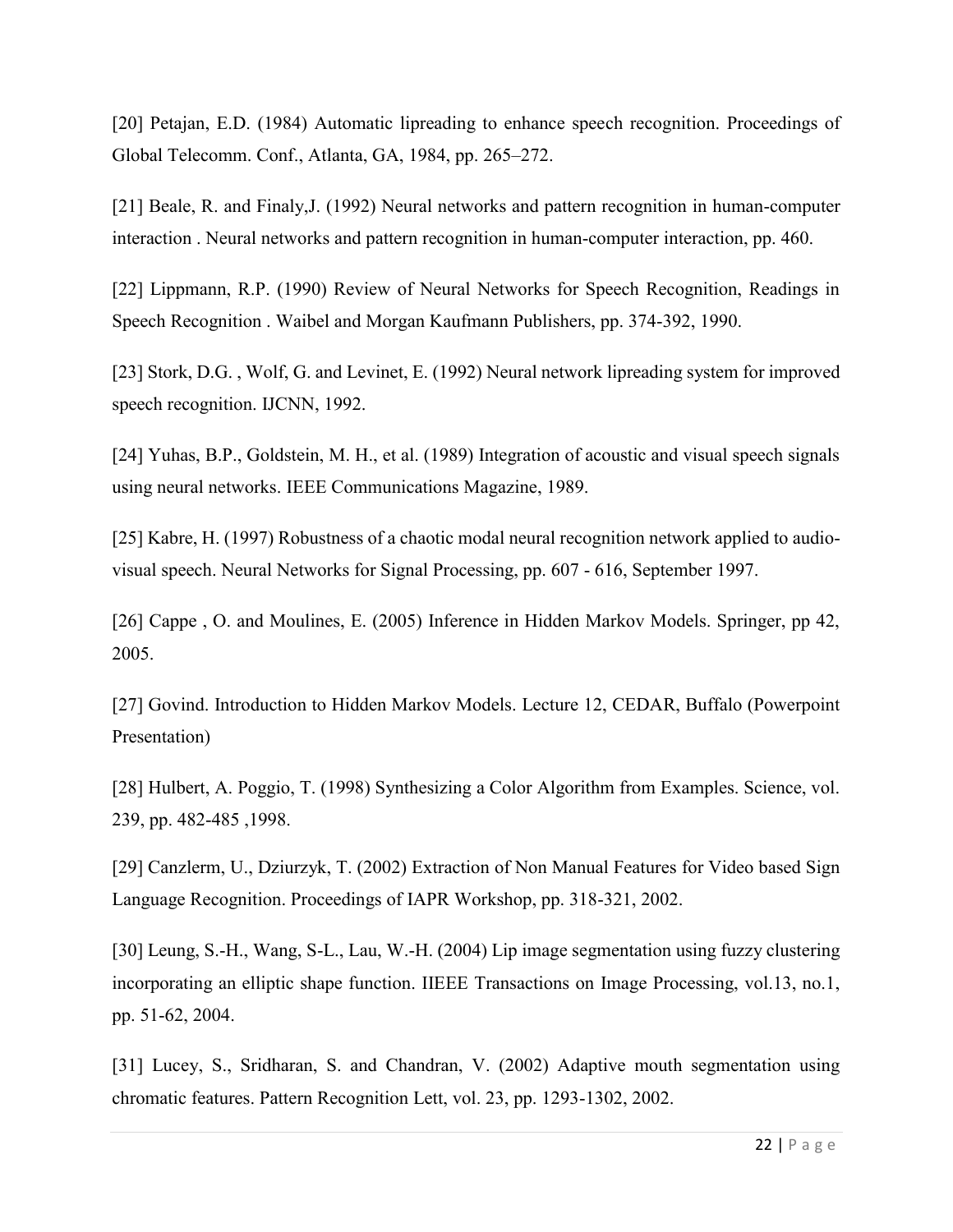[32] Lucey, S., Sridharan, S. and Chandran, V. (2000) Initialised eigenlip estimator for fast lip tracking using linear regression. Proceedings of the 15th International Conference on Pattern Recognition, vol.3, pp.178-181, 2000.

[33] Nefian, A. et al. (2002) A coupled HMM for audio-visual speech recognition. Proceedings of ICASSP, pp. 2013–2016, 2002.

[34] Guan, Y.-P. (2008) Automatic extraction of lips based on multi-scale wavelet edge detection. IET Computer Vision, vol.2, no.1, pp.23-33, 2008.

[35] Eveno, N., Caplier, A., Coulon, P. (2004) Accurate and quasi-automatic lip tracking. IEEE Transactions on Circuits and Systems for Video Technology, vol. 14, pp. 706 – 715, 2004.

[36] Kaucic, R., Dalton, B., Blake, A.(1996) Real-Time Lip Tracking for Audio-Visual Speech Recognition Applications. Proceedings of the 4th European Conference on Computer Vision, vol. II, 1996.

[37] Cootes, T. F. 9(2004) Statistical Models of Appearance for Computer Vision. Technical report, University of Manchester , 2004.

[38] Padilla, R., Costa Filho C. F. F. and Costa M. G. F. (2012) Evaluation of Haar Cascade Classifiers Designed for Face Detection. World Academy of Science, Engineering & Technology, Issue 64, pp 362, 2012.

[39] Sagheer A., Tsuruta, N. Taniguchi, R. Arabic Lip Reading System: A combination of Hypercolumn Neural Network Model with Hidden Markov Model.

[40] Kalbkhani, H. and Amirani, M.C. (2012) An Efficient Algorithm for Lip Segmentation in Color Face Images Based on Local Information. J. World Electrical Engineering Technology vol. 1(1), pp 12-16, 2012.

[41] Badura, S., Mokrys, M. (2015) Feature extraction for automatic lips reading system for isolated vowels. The 4th International Virtual Scientific Conference on Informatics and Management Sciences, March 23, 2015.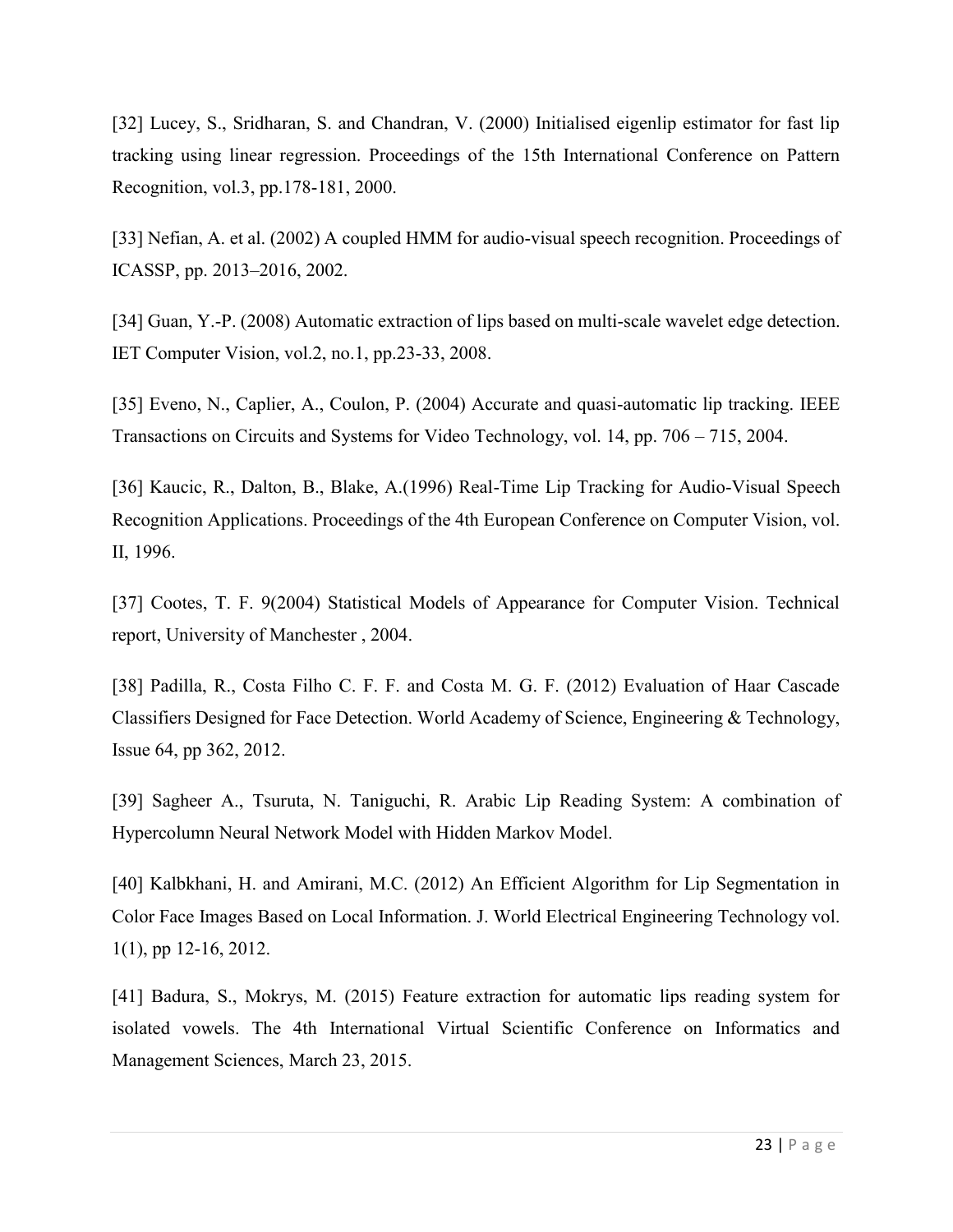[42] KerenYu, Jiang, X. and Bunke, H. Sentence Lipreading Using Hidden Markov Model with Integrated Grammar. Department of Computer Science, University of Bern, Switzerland.

[43] Alan C. Bovik (2009) Essential Guide to Video Processing, Academic Press, pp 720, 2009. [44] Ukai, N. et al. GA Based Informative Feature for Lip Reading. Department of Information Science, Gifu University, Japan.

[45] Mattehews, I. et al. A comparison of Active Shape Model and Scale Decomposition Based features for Visual Speech Recognition. School of Information Systems, University of East Anglia, Norwich, UK.

[46] Ahmad B.A. Hassanat. Visual Speech Recognition. IT Department, Mutah University, Jordan.

[47] Werda, S., Mahdi, W. and Hamadou, A.B. (2007) Lip Localization and Viseme Classification for Visual Speech Recognition. International Journal of Computing & Information Sciences, vol. 5, No.1, pp. 62-75, April 2007.

[48] Image Processing: Morphology-Based Segmentation using MATLAB with program code. www.code2learn.com/2011/06/morphology-based-segmentation.html.

[49] Stillittano, S., Girondel, V. and Caplier, A. (2013) Lip Contour Segmentation and Tracking compliant with lip reading application constraints. Machine Vision and Applications, vol. 24, Issue 1, pp. 1-18, January 2013.

[50] Chen, Q.C. et al. (2006) An Inner Contour Based Lip Moving Feature Extraction Method for Chinese Speech. International Conference on Machine Learning and Cybernetics, August 2006.

[51] Kang, S.H., Song, S.H., Lee, S.H. (2012) Identification of Butterfly Species with a single Neural Network System. Journal of Asia-Pacific Entomology, v. 15(3), pp. 431-435, September 2012.

[52] Butt, W.R. and Lombardi, L. (2013) Comparisons of Visual Features Extraction Towards Automatic Lip Reading. 5th International Conference on Education and New Learning Technologies, Barcelona, Spain, March 2013.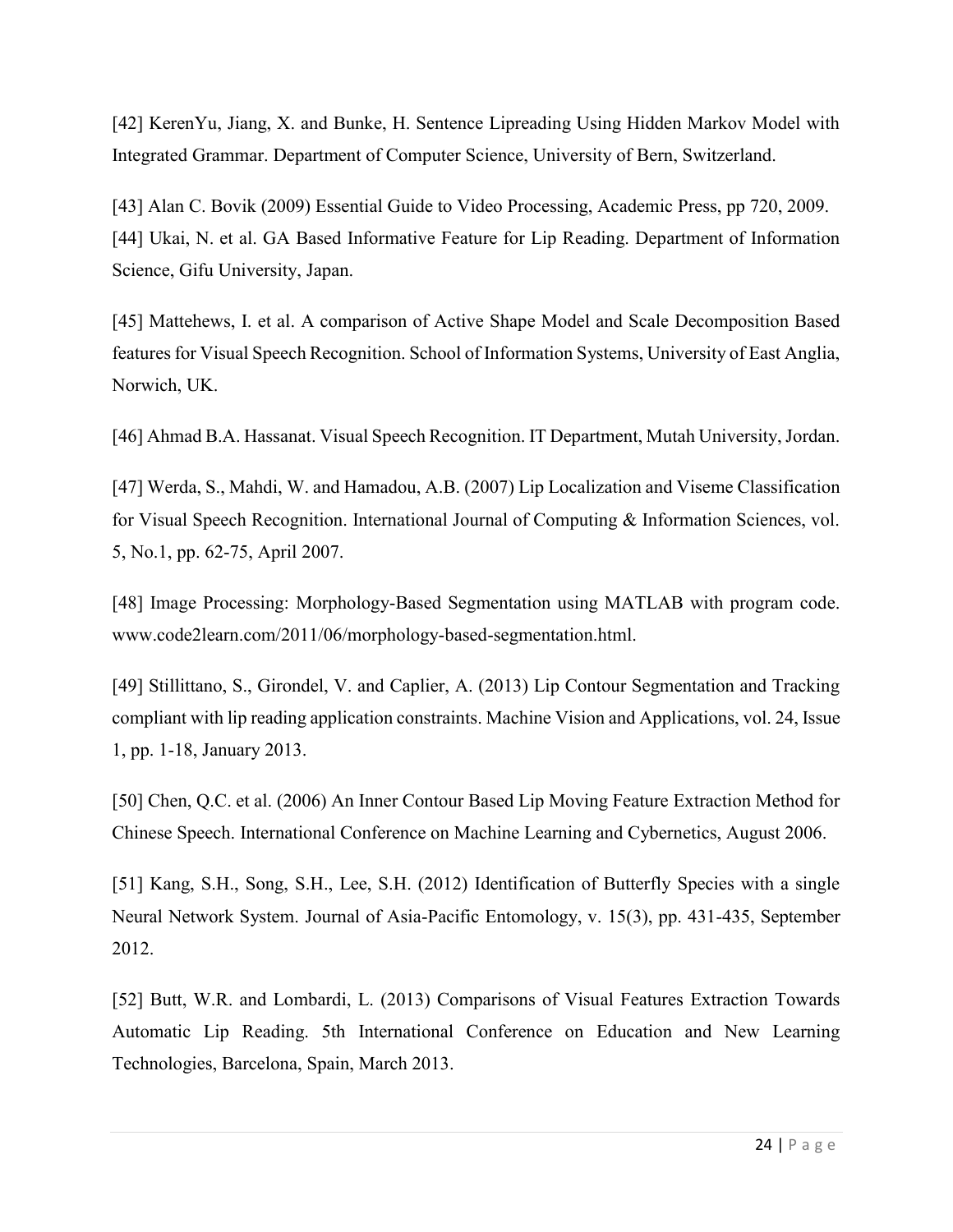[53] Mishra, A.N. and Chandra, M. (2013) Hindi Phoneme-Viseme Recognition from Continuous Speech. International Journal of Signal and Imaging Systems Engineering, Volume 6 , No. 3, pp. 164-171, January, 2013.

[54] Liew, A.W.C., Wang, S. Visual Speech Recognition: Lip Segmentation and Mapping, Medical Information Science Reference.

[55] Luo, X. (2006) Algorithms for Face and Facial Feature Detection. Master of Science Thesis, Tampere University of Technology.

[56] Kumar, V., Agarwal, A. and Mittal, K. (2011) Tutorial: Introduction to Emotion Recognition for Digital Images. HAL Archives-Ouverte, February, 2001. https://hal.inria.fr/inria-00561918

[57] Zhang, D. et al. (2013) The Lip Position Analysis of the main consonant /w/ in Tibetan Xiahe Dialect. International Workshop on Computer Science in Sports, 2013.

[58] Lip Reading. Wikipedia, 2016. https://en.wikipedia.org/wiki/Lip\_reading

[59] Feng, W. (2012) A Novel Lips Detection method Combined Adaboost Algorithm and Camshift Algorithm. The Second International Conference on Computer Application and System Modeling, 2012.

[60] Hoai, B.L., Hoai, V.T. and Ngoc, T.N. Lip Detection In Video Using Adaboost and Kalman Filtering.Http://tapchibcvt.gov.vn/files/\_layouts/biznews/uploads/file/Uploaded/hai/Kalman%20 Filtering.pdf

[61] Toshio M. (2006) Active Contour Model with Splitting Characteristics for Multiple Area Extractions and its Hardware Realization. SICE-ICASE International Joint Conference, pp. 5723- 5726, 18-21 October, 2006.

[62] Contrast Enhancement Techniques, Mathworks website, http://www.mathworks.com/help/images/examples/contrast-enhancement-techniques.html

[63] Discrete Cosine Transform, Mathworks website, http://www.mathworks.com/help/images/discrete-cosine-transform.html